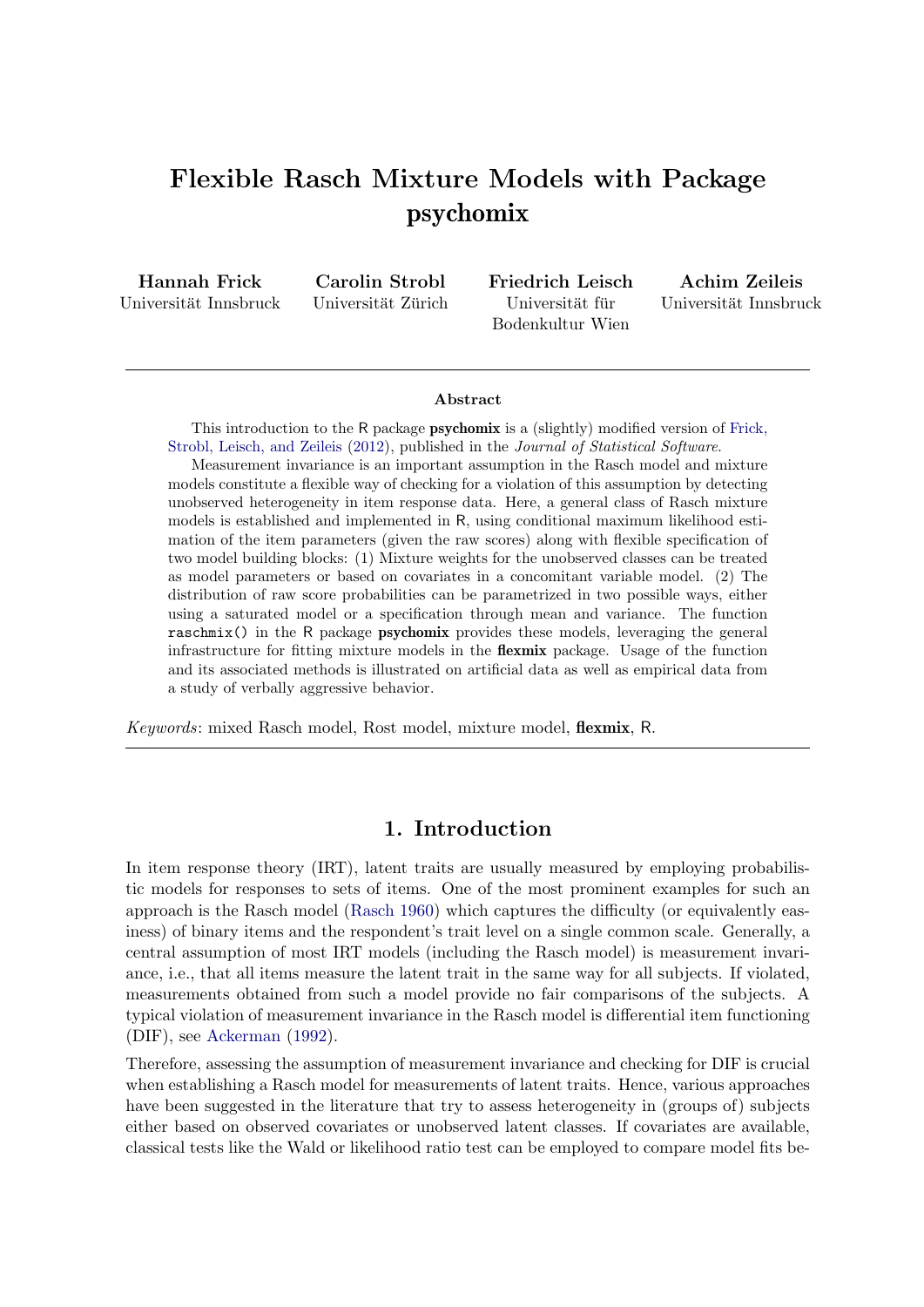tween some reference group and one or more focal groups [\(Glas and Verhelst 1995\)](#page-20-1). Typically, these groups are defined by the researcher based on categorical covariates or arbitrary splits in either numerical covariates or the raw scores [\(Andersen 1972\)](#page-19-2). More recently, extensions of these classical tests have also been embedded into a mixed model representation [\(Van den](#page-21-0) [Noortgate and De Boeck 2005\)](#page-21-0). Another recently suggested technique is to recursively define and assess groupings in a data-driven way based on all available covariates (both numerical and categorical) in so-called Rasch trees [\(Strobl, Kopf, and Zeileis 2011\)](#page-20-2).

Heterogeneity occurring in latent classes only (i.e., not observed or captured by covariates), however, is typically addressed by mixtures of IRT models. Specifically, [Rost](#page-20-3) [\(1990\)](#page-20-3) combined a mixture model approach with the Rasch model. If any covariates are present, they can be used to predict the latent classes (as opposed to the item parameters themselves) in a second step [\(Cohen and Bolt 2005\)](#page-19-3). More recently, extensions to this mixture model approach have been suggested that encompass this prediction, see [Tay, Newman, and Vermunt](#page-20-4) [\(2011\)](#page-20-4) for a unifying framework.

DIF cannot be separated from multidimensionality when items measure several different latent traits which also differ in (groups of) subjects (cf., e.g., [Ackerman 1992,](#page-19-1) and the references therein). In this sense, mixtures of Rasch models can also be used to assess the assumption of unidimensionality, see [Rijmen and De Boeck](#page-20-5) [\(2005\)](#page-20-5) on the relationship of between-item multidimensional models and mixtures of Rasch models.

In this paper, we introduce the psychomix package for the R system for statistical computing (R [Development Core Team 2011\)](#page-20-6) that provides software for fitting a general and flexible class of Rasch mixture models along with comprehensive methods for model selection, assessment, and visualization. The package leverages the general and object-oriented infrastructure for fitting mixture models from the **flexmix** package (Leisch  $2004$ ; Grün and Leisch  $2008$ ), com-bining it with the function RaschModel.fit() from the psychotools package [\(Zeileis, Strobl,](#page-21-1) [and Wickelmaier 2011\)](#page-21-1) for the estimation of Rasch models. All packages are freely available from the Comprehensive R Archive Network at <http://CRAN.R-project.org/>.

The reason for using RaschModel.fit() as opposed to other previously existing (and much more powerful and flexible) R packages for Rasch modeling – such as  $\text{ltm}$  [\(Rizopoulos 2006\)](#page-20-9) or eRm [\(Mair and Hatzinger 2007\)](#page-20-10) – is reduced computational complexity: RaschModel.fit() is intended to provide a "no frills" implementation of simple Rasch models, useful when refitting a model multiple times in mixtures or recursive partitions (see also [Strobl](#page-20-2) *et al.* [2011\)](#page-20-2).

In the following, we first briefly review both Rasch and mixture models and combine them in a general Rasch mixture framework (Section [2\)](#page-1-0). Subsequently, the R implementation in psychomix is introduced (Section [3\)](#page-6-0), illustrated by means of simulated data, and applied in practice to a study of verbally aggressive behavior (Section [4\)](#page-16-0). Concluding remarks are provided in Section [5.](#page-18-0)

# 2. Rasch mixture models

<span id="page-1-0"></span>In the following, we first provide a short introduction to the Rasch model, subsequently outline the basics of mixture models in general, and finally introduce a general class of Rasch mixture models along with the corresponding estimation techniques.

#### 2.1. The Rasch model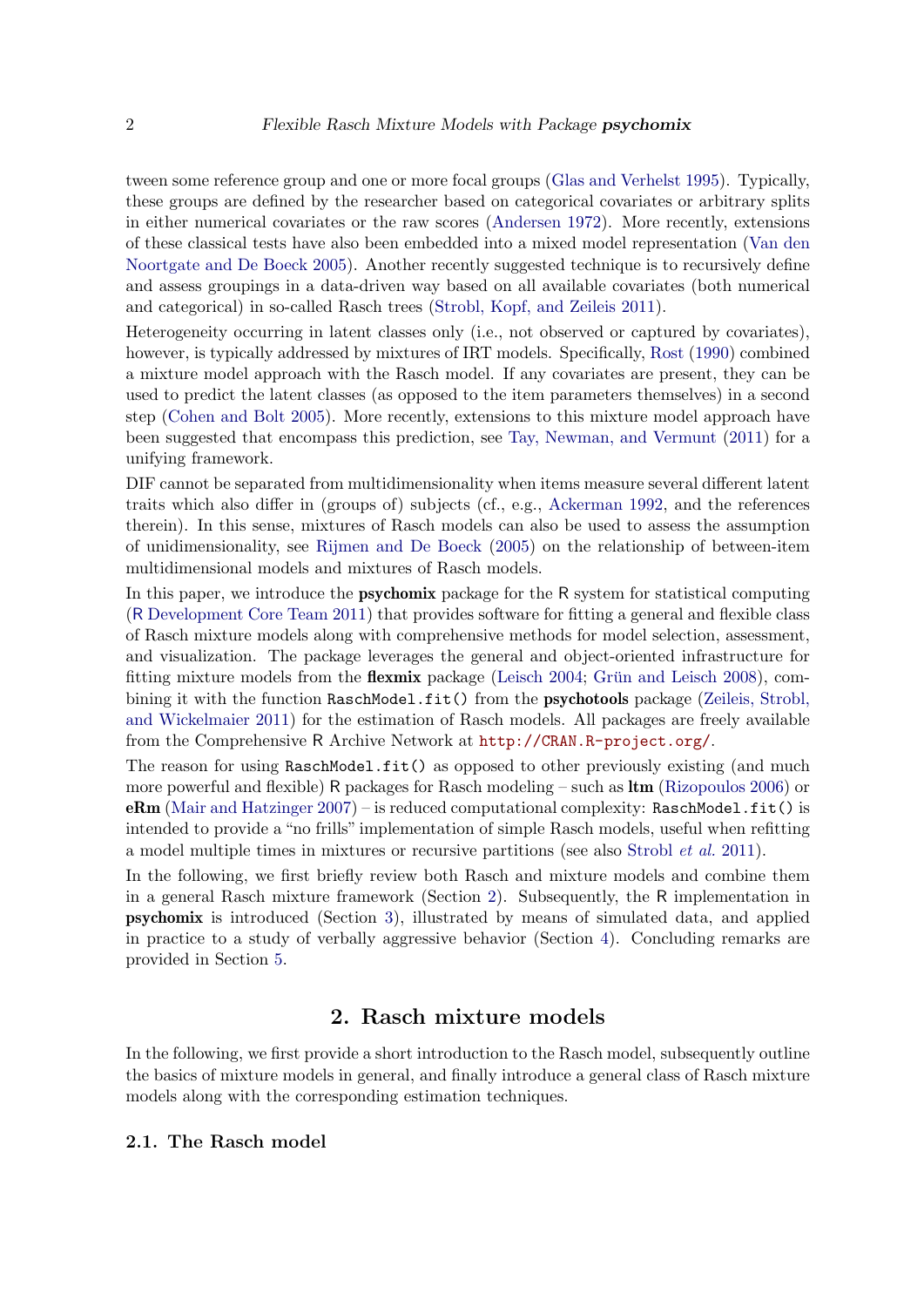Latent traits can be measured through a set of items to which binary responses are given. Success of solving an item or agreeing with it is coded as "1", while "0" codes the opposite response. The model suggested by [Rasch](#page-20-0) [\(1960\)](#page-20-0) uses the person's ability  $\theta_i$  ( $i = 1, \ldots, n$ ) and the item's difficulty  $\beta_j$   $(j = 1, ..., m)$  to model the response  $y_{ij}$  of person i to item j:

<span id="page-2-0"></span>
$$
P(Y_{ij} = y_{ij} | \theta_i, \beta_j) = \frac{\exp\{y_{ij}(\theta_i - \beta_j)\}}{1 + \exp\{\theta_i - \beta_j\}}.
$$
\n(1)

Under the assumption of independence – both across persons and items within persons (see [Molenaar 1995b\)](#page-20-11) – the likelihood for the whole sample  $y = (y_{ij})_{n \times m}$  can be written as the product of the likelihood contributions from Equation [1](#page-2-0) for all combinations of subjects and items. It is parametrized by the vector of all person parameters  $\theta = (\theta_1, \ldots, \theta_n)^\top$  and the vector of all item parameters  $\beta = (\beta_1, \ldots, \beta_m)^\top$  (see Equation [2\)](#page-2-1). Since the probability of solving an item is modeled only through the logit of the difference between person ability and item difficulty, these parameters are on an interval scale with an arbitrary zero point. To obtain a fixed reference point, usually one item difficulty (e.g., the first  $\beta_1$ ) or the sum of item difficulties is restricted to zero. See [Fischer](#page-19-4) [\(1995\)](#page-19-4) for details.

On the basis of the number of correctly solved items, the so-called "raw" scores  $r_i = \sum_{j=1}^m y_{ij}$ , the likelihood for the full sample can be factorized into a conditional likelihood of the item parameters  $h(\cdot)$  and the score probabilities  $g(\cdot)$  (Equation [3\)](#page-2-1). Because the scores r are sufficient statistics for the person parameters  $\theta$ , the likelihood of the item parameters  $\beta$  conditional on the scores r does not depend on the person parameters  $\theta$  (Equation [4\)](#page-2-1).

<span id="page-2-1"></span>
$$
L(\theta, \beta) = f(y|\theta, \beta) \tag{2}
$$

$$
= h(y|r, \theta, \beta)g(r|\theta, \beta) \tag{3}
$$

<span id="page-2-2"></span>
$$
= h(y|r, \beta)g(r|\theta, \beta). \tag{4}
$$

The conditional likelihood of the item parameters takes the form

$$
h(y|r,\beta) = \prod_{i=1}^{n} \frac{\exp\{-\sum_{j=1}^{m} y_{ij}\beta_j\}}{\gamma_{r_i}(\beta)}
$$
\n
$$
(5)
$$

where  $\gamma_{r_i}(\cdot)$  is the elementary symmetric function of order  $r_i$ , capturing all possible response patterns leading to a certain score (see [Molenaar 1995a,](#page-20-12) for details).

There are several approaches to estimating the Rasch model: *Joint maximum likelihood (ML)* estimation of  $\beta$  and  $\theta$  is inconsistent, thus two other approaches have been established. Both are two-step approaches but differ in the way the person parameters  $\theta$  are handled. For *marginal ML* estimation a distribution for  $\theta$  is assumed and integrated out in  $L(\theta, \beta)$ , or equivalently in  $q(r|\theta, \beta)$ . In the *conditional ML* approach only the conditional likelihood of the item parameters  $h(y|r, \beta)$  from Equation [5](#page-2-2) is maximized for estimating the item parameters. Technically, this is equivalent to maximizing  $L(\theta, \beta)$  with respect to  $\beta$  if one assumes that  $g(r|\delta) = g(r|\theta, \beta)$  does not depend on  $\theta$  or  $\beta$ , but potentially other parameters  $\delta$ .

In R, the **ltm** package [\(Rizopoulos 2006\)](#page-20-9) uses the marginal ML approach while the **eRm** package [\(Mair and Hatzinger 2007\)](#page-20-10) employs the conditional ML approach, i.e., uses and reports only the conditional part of the likelihood in the estimation of  $\beta$ . The latter approach is also taken by the RaschModel.fit() function in the psychotools package [\(Zeileis](#page-21-1) *et al.* [2011\)](#page-21-1).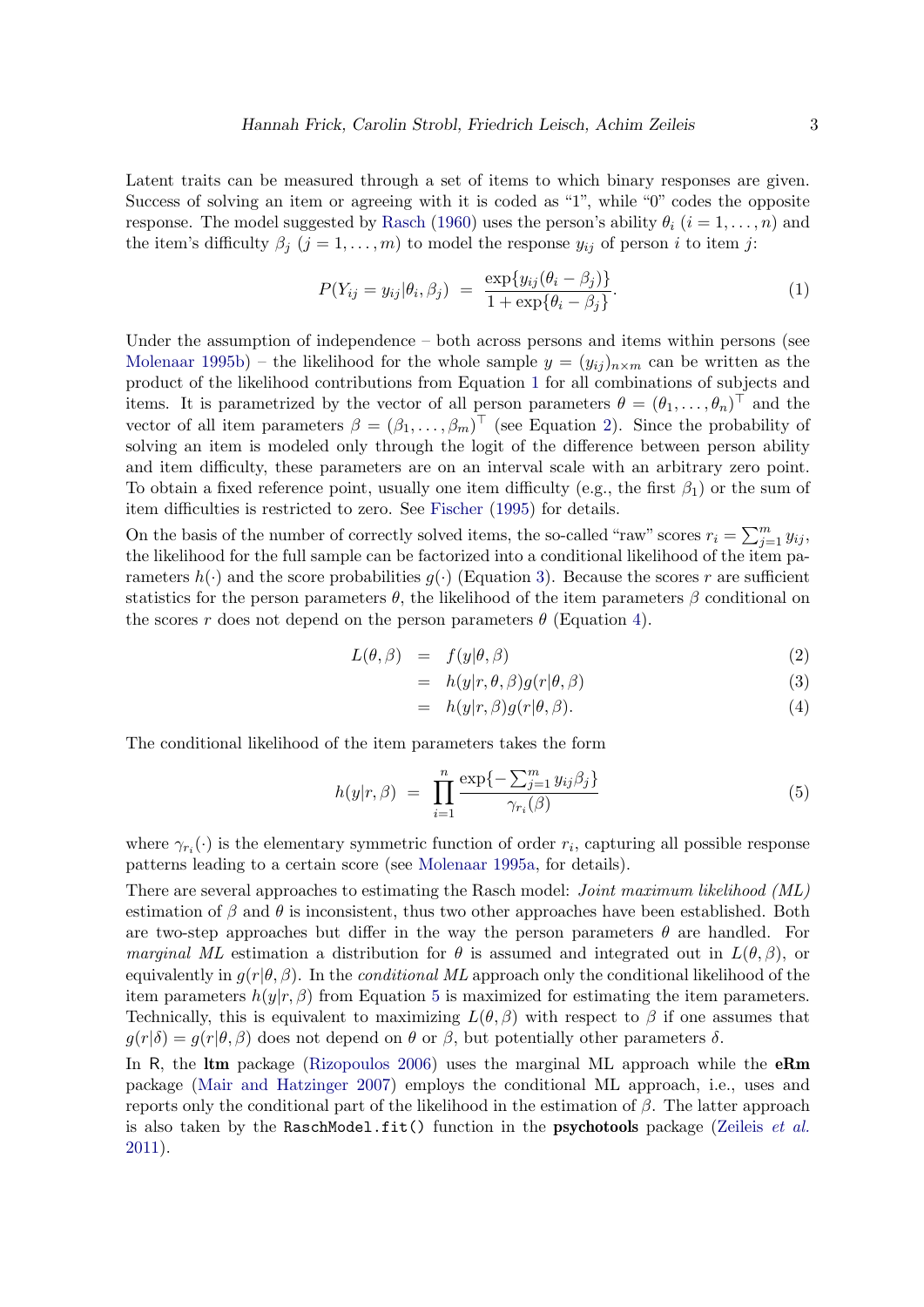#### 2.2. Mixture models

Mixture models are a generic approach for modeling data that is assumed to stem from different groups (or clusters) but group membership is unknown.

The likelihood  $f(\cdot)$  of such a mixture model is a weighted sum (with prior weights  $\pi_k$ ) of the likelihood from several components  $f_k(\cdot)$  representing the different groups:

$$
f(y_i) = \sum_{k=1}^K \pi_k f_k(y_i).
$$

Generally, the components  $f_k(\cdot)$  can be densities or (regression) models. Typically, all K components  $f_k(\cdot)$  are assumed to be of the same type  $f(y|\xi_k)$ , distinguished through their component-specific parameter vector  $\xi_k$ .

If variables are present which do not influence the components  $f_k(\cdot)$  themselves but rather the prior class membership probabilities  $\pi_k$ , they can be incorporated in the model as socalled *concomitant variables* [\(Dayton and Macready 1988\)](#page-19-5). In the psychometric literature, such covariates predicting latent information are also employed, e.g., by Tay *[et al.](#page-20-4)* [\(2011\)](#page-20-4) who advocate a unifying IRT framework that also optionally encompasses concomitant information (labeled *MM-IRT-C* for mixed-measurement IRT with covariates). To embed such concomitant variables  $x_i$  into the general mixture model notation, a model for the component membership probability  $\pi(k|x_i,\alpha)$  with parameters  $\alpha$  is employed:

<span id="page-3-0"></span>
$$
f(y_i|x_i, \alpha, \xi_1, \dots, \xi_K) = \sum_{k=1}^K \pi(k|x_i, \alpha) f(y_i|\xi_k), \tag{6}
$$

where commonly a multinomial logit model is chosen to parametrize  $\pi(k|x_i,\alpha)$  (see e.g., Grün [and Leisch 2008;](#page-20-8) Tay *[et al.](#page-20-4)* [2011\)](#page-20-4). Note that the multinomial model collapses to separate  $\pi_k$  $(k = 1, \ldots, K)$  if there is only an intercept and no real concomitants in  $x_i$ .

### <span id="page-3-1"></span>2.3. Flavors of Rasch mixture models

When combining the general mixture model framework from Equation [6](#page-3-0) with the Rasch model based on Equation [1,](#page-2-0) several options are conceivable for two of the building blocks. First, the component weights can be estimated via a separate parameter  $\pi_k$  for each component or via a concomitant variable model  $\pi(k|x_i,\alpha)$  with parameters  $\alpha$ . Second, the full likelihood function  $f(y_i|\xi_k)$  of the components needs to be defined. If a conditional ML approach is adopted, it is clear that the conditional likelihood  $h(y_i|r_i, \beta)$  from Equation [5](#page-2-2) should be one part, but various choices for modeling the score probabilities are available. One option is to model each score probability with its own parameter  $g(r_i) = \psi_{r_i}$ , while another (more parsimonious) option would be to adopt a parametric distribution of the score probabilities with fewer parameters [\(Rost and von Davier 1995\)](#page-20-13).

Note that while for a single-component model, the estimates of the item parameters  $\hat{\beta}$  are invariant to the choice of the score probabilities (as long as it is independent from  $\beta$ ), this is no longer the case for a mixture model with  $K \geq 2$ . The estimation of the item parameters in the mixture is invariant given the weights  $\pi(k|x_i,\alpha)$  but the weights and thus the estimates of  $\beta$  may depend on the score distribution in a mixture model. (This dependency is introduced through the posterior probabilities calculated in the E-step of the algorithm that is explained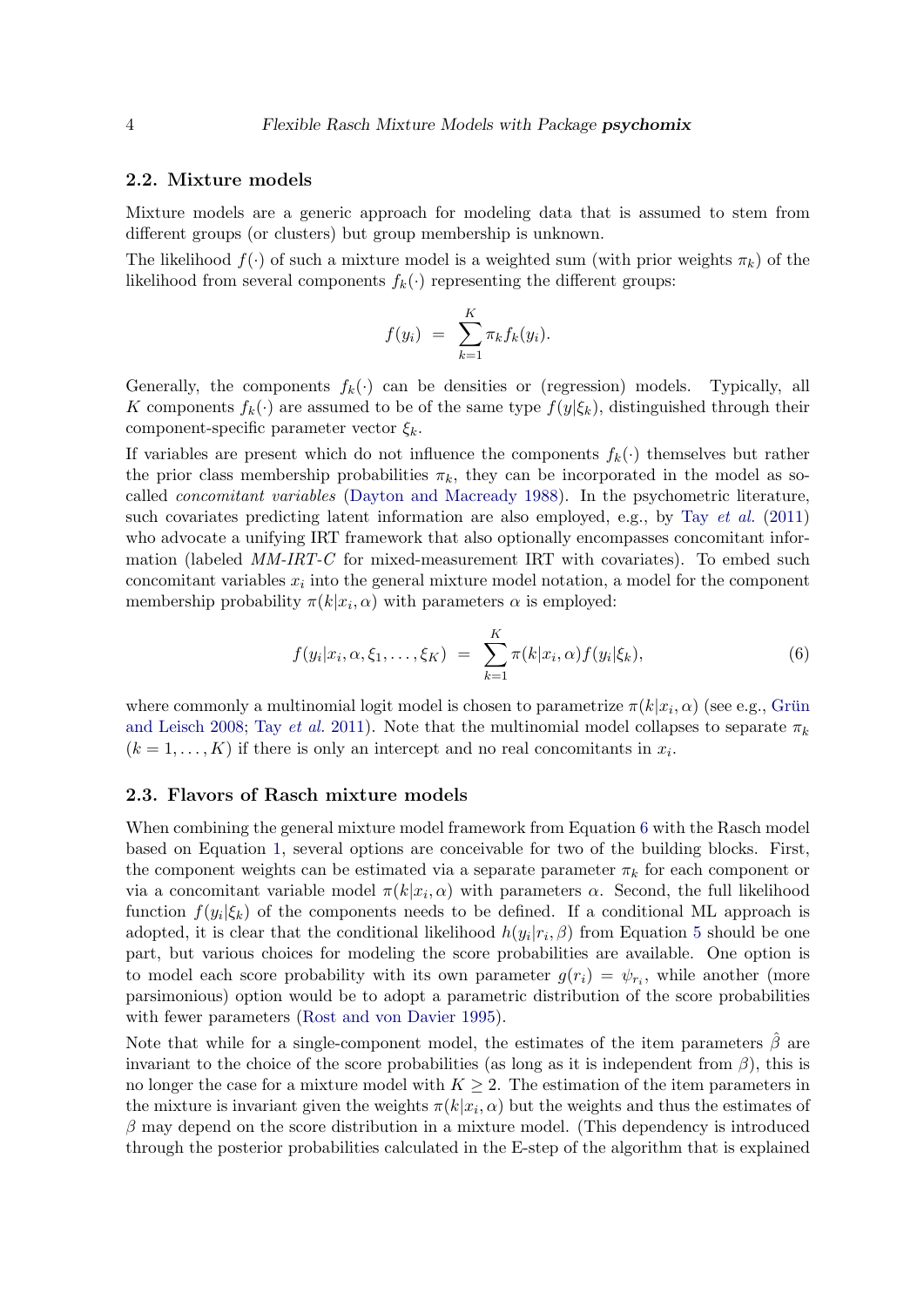Section [2.4.](#page-5-0)) Also note that the conditional ML approach employed here uses a model  $q(r|\delta)$ directly on the score probabilities rather than a distribution on the person parameters  $\theta$  as does the marginal ML approach.

#### Rost's original parametrization

One of these possible mixtures – the so-called "mixed Rasch model" introduced by [Rost](#page-20-3) [\(1990\)](#page-20-3) – is already well-established in the psychometric literature. It models the score probabilities through separate parameters  $g(r_i) = \psi_{r_i}$  (under the restriction that they sum to unity) and does not employ concomitant variables. The likelihood of Rost's mixture model can thus be written as

<span id="page-4-0"></span>
$$
f(y|\pi, \psi, \beta) = \prod_{i=1}^{n} \sum_{k=1}^{K} \pi_k h(y_i|r_i, \beta_k) \psi_{r_i, k}.
$$
 (7)

Since subjects who solve either none or all items (i.e.,  $r_i = 0$  or m, respectively) do not contribute to the conditional likelihood of the item parameters they cannot be allocated to any of the components in this parametrization. Hence, [Rost](#page-20-3) [\(1990\)](#page-20-3) proposed to remove those "extreme scorers" from the analysis entirely and fix the corresponding score probabilities  $\psi_0$ and  $\psi_m$  at 0. However, if one wishes to include these extreme scorers in the analysis, the corresponding score probabilities can be estimated through their relative frequency (across all components) and the remaining score probabilities within each component are rescaled to sum to unity together with those extreme score probabilities. Nevertheless, the extreme scorers still do not contribute to the estimation of the mixture itself.

#### Other score distributions

As noted by [Rost and von Davier](#page-20-13) [\(1995\)](#page-20-13), the disadvantage of this saturated model for the raw score probabilities is that many parameters need to be estimated  $(K \times (m-2))$ , not counting potential extreme scorers) that are typically not of interest. To check for DIF, the item parameters are of prime importance while the raw score distribution can be regarded as a nuisance term. This problem can be alleviated by embedding the model from Equation [7](#page-4-0) into a more general framework that also encompasses more parsimonious parametrizations. More specifically, a conditional logit model can be established

$$
g(r|\delta) = \frac{\exp\{z_r^\top \delta\}}{\sum_{j=1}^{m-1} \exp\{z_j^\top \delta\}},\tag{8}
$$

containing some auxiliary regressors  $z_i$  with coefficients  $\delta$ .

The saturated  $g(r_i) = \psi_{r_i}$  model is a special case when constructing the auxiliary regressor from indicator/dummy variables for the raw scores  $2, \ldots, m-1: z_i = (I_2(r_i), \ldots, I_{m-1}(r_i))^{\top}$ . Then  $\delta = (\log(\psi_2) - \log(\psi_1), \ldots, \log(\psi_{m-1}) - \log(\psi_1))^\top$  is a simple logit transformation of  $\psi$ . As an alternative [Rost and von Davier](#page-20-13) [\(1995\)](#page-20-13) suggests a specification with only two parameters that link to mean and variance of the score distribution, respectively. More specifically, the auxiliary regressor is  $z_i = (r_i/m, 4r_i(m - r_i)/m^2)^\top$  so that  $\delta$  pertains to the vector of location and dispersion parameters of the score distribution. Thus, for  $m > 4$  items, this parametrization is more parsimonious than the saturated model.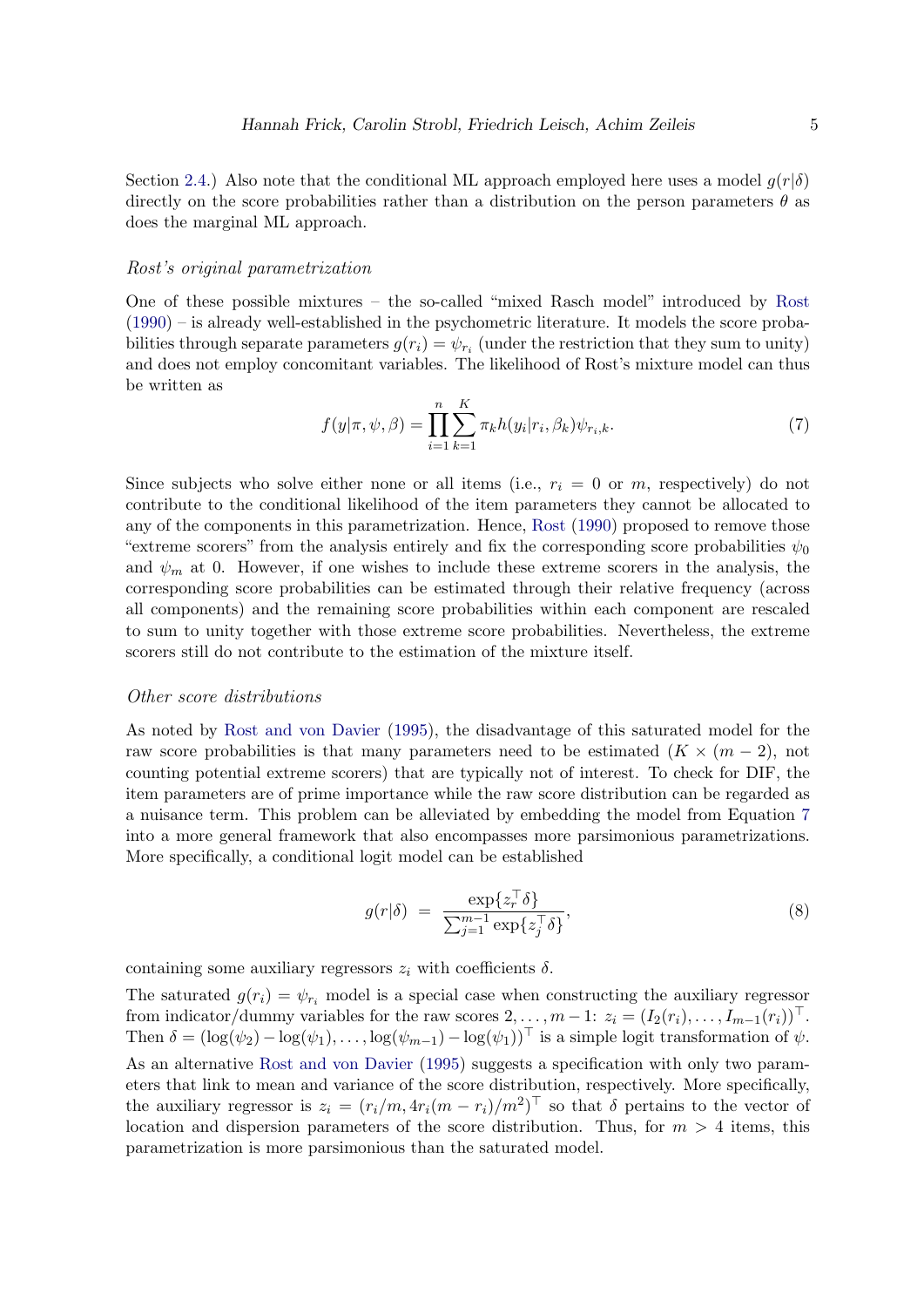#### General Rasch mixture model

Combining all elements of the likelihood this yields a more general specification of the Rasch mixture model  $\overline{r}$ 

$$
f(y|\alpha, \beta, \delta) = \prod_{i=1}^{n} \sum_{k=1}^{K} \pi(k|x_i, \alpha) h(y_i|r_i, \beta_k) g(r_i|\delta_k)
$$
\n(9)

with (a) the concomitant model  $\pi(k|x_i,\alpha)$  for modeling component membership, (b) the component-specific conditional likelihood of the item parameters given the scores  $h(y_i|r_i, \beta_k)$ , and (c) the component-specific score distribution  $g(r_i|\delta_k)$ .

#### <span id="page-5-0"></span>2.4. Parameter estimation

Parameter estimation for mixture models is usually done via the expectation-maximization (EM) algorithm [\(Dempster, Laird, and Rubin 1977\)](#page-19-6). It treats group membership as unknown and optimizes the complete-data log-likelihood including the group membership on basis of the observed values only. It iterates between two steps until convergence: estimation of group membership (E-step) and estimation of the components (M-step).

In the E-step, the posterior probabilities of each observation for the K components is estimated through:

$$
\hat{p}_{ik} = \frac{\hat{\pi}_k f(y_i | \hat{\xi}_k)}{\sum_{g=1}^K \hat{\pi}_g f(y_i | \hat{\xi}_g)}
$$
\n(10)

using the parameter estimates from the previous iteration for the component weights  $\pi$  and the model parameters  $\xi$  which encompass  $\beta$  and  $\delta$ . In the case of concomitant variables, the weights are  $\hat{\pi}_{ik} = \pi(k|x_i, \hat{\alpha}).$ 

In the M-step, the parameters of the mixture are re-estimated with the posterior probabilities as weights. Thus, observations deemed unlikely to belong to a certain component have little influence on estimation within this component. For each component, the weighted ML estimation can be written as

<span id="page-5-1"></span>
$$
\hat{\xi}_k = \underset{\xi_k}{\text{argmax}} \sum_{i=1}^n \hat{p}_{ik} \log f(y_i | \xi_k) \quad (k = 1, \dots, K)
$$
\n
$$
= \left\{ \underset{\beta_k}{\text{argmax}} \sum_{i=1}^n \hat{p}_{ik} \log h(y_i | r_i, \beta_k); \underset{\delta_k}{\text{argmax}} \sum_{i=1}^n \hat{p}_{ik} \log g(r_i | \delta_k) \right\}
$$
\n(11)

which for the Rasch model amounts to separately maximizing the weighted conditional loglikelihood for the item parameters and the weighted score log-likelihood.

The concomitant model can be estimated separately from the posterior probabilities:

$$
\hat{\alpha} = \underset{\alpha}{\operatorname{argmax}} \sum_{i=1}^{n} \sum_{k=1}^{K} \hat{p}_{ik} \log(\pi(k|x_i, \alpha)), \tag{12}
$$

where  $\pi(k|x_i,\alpha)$  could be, e.g, a multinomial model.

Finally, note that the number of components  $K$  is not a standard model parameter (because the likelihood regularity conditions do not apply) and thus it is not estimated through the EM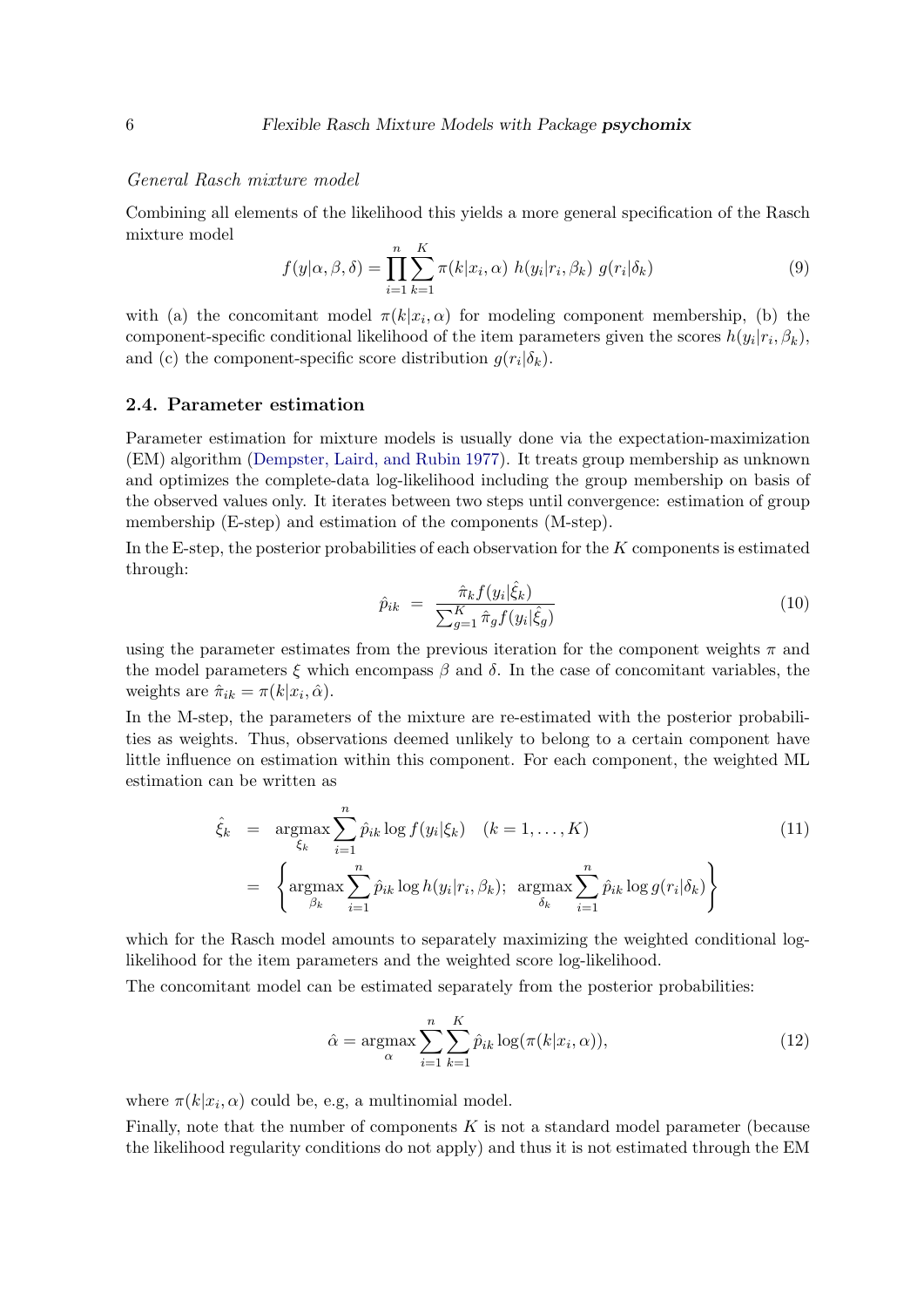algorithm. Either it needs to be chosen by the practitioner or by model selection techniques such as information criteria, as illustrated in the following examples.

# 3. Implementation in R

#### <span id="page-6-1"></span><span id="page-6-0"></span>3.1. User interface

The function raschmix() can be used to fit the different flavors of Rasch mixture models de-scribed in Section [2.3:](#page-3-1) with or without concomitant variables in  $\pi(k|x_i,\alpha)$ , and with different score distributions  $g(r_i|\delta_k)$  (saturated vs. mean/variance parametrization). The function's synopsis is

```
raschmix(formula, data, k, subset, weights, scores = "saturated",
 nrep = 3, cluster = NULL, control = NULL,
 verbose = TRUE, drop = TRUE, unique = FALSE, which = NULL,
 gradtol = 1e-6, deriv = "sum", hessian = FALSE, ...)
```
where the lines of arguments pertain to (1) data/model specification processed within raschmix(), (2) control arguments for fitting a single mixture model, (3) control arguments for iterating across mixtures over a range of numbers of components  $K$ , all passed to stepFlexmix(), and (4) control arguments for fitting each model component within a mixture (i.e., the M-step) passed to RaschModel.fit(). Details are provided below, focusing on usage in practice first.

A formula interface with the usual formula, data, subset, and weights arguments is used: The left-hand side of the formula sets up the response matrix  $y$  and the right-hand side the concomitant variables  $x$  (if any). The response may be provided by a single matrix or a set of individual dummy vectors, both of which may be contained in an optional data frame. Example usages are raschmix (resp  $\sim$  1, ...) if the matrix resp is an object in the environment of the formula, typically the calling environment, or raschmix(item1 + item2) + item3  $\degree$  1, data = d, ...) if the item\* vectors are in the data frame d. In both cases,  $\sim$  1 signals that there are no concomitant variables – if there were, they could be specified as raschmix (resp  $\tilde{\phantom{a}}$  conc1 + conc2, ...). As an additional convenience, the formula may be omitted entirely if there are no concomitant variables, i.e.,  $\text{raschmix}(data = \text{resp}, \ldots)$ or alternatively raschmix(resp, ...).

The scores of the model can be set to either "saturated" (see Equation [7\)](#page-4-0) or "meanvar" for the mean/variance specification of [Rost and von Davier](#page-20-13) [\(1995\)](#page-20-13). Finally, the number of components K of the mixture is specified through k, which may be a vector resulting in a mixture model being fitted for each element.

To control the EM algorithm for fitting the specified mixture models, cluster may optionally specify starting probabilities  $\hat{p}_{ik}$  and control can set certain control arguments through a named list or an object of class "FLXcontrol". One of these control arguments named minprior sets the minimum prior probability for every component. If in an iteration of the EM algorithm, any component has a prior probability smaller then minprior, it is removed from the mixture in the next iteration. The default is 0, i.e., avoiding such shrinkage of the model. If cluster is not provided, nrep different random initializations are employed, keeping only the best solution (to avoid local optima).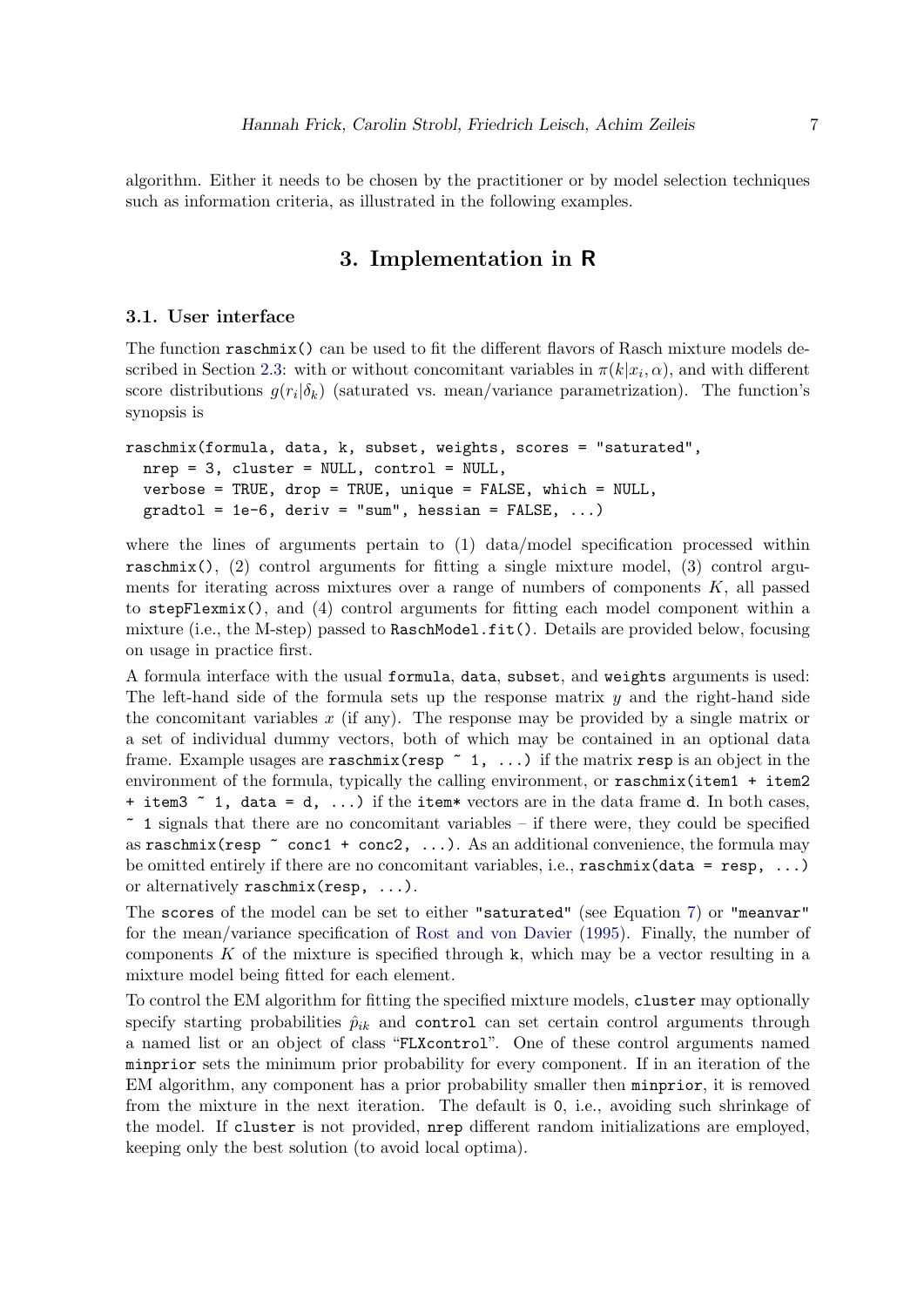| Function          | Class         | Description                                                 |
|-------------------|---------------|-------------------------------------------------------------|
| summary()         | "raschmix"    | display information about the posterior probabili-          |
|                   |               | ties and item parameters; returns an object of class        |
|                   |               | "summary.raschmix" containing the relevant sum-             |
|                   |               | mary statistics (which has a print () method)               |
| parameters()      | "raschmix"    | extract estimated parameters of the model for all or        |
|                   |               | specified components, extract either parameters $\alpha$ of |
|                   |               | the concomitant model or item parameters $\beta$ and/or     |
|                   |               | score parameters $\delta$                                   |
| worth()           | "raschmix"    | extract the item parameters $\beta$ under the restriction   |
|                   |               | $\sum_{j=1}^m \beta_j = 0$                                  |
| scoreProbs()      | "raschmix"    | extract the score probabilities $g(r \delta)$               |
| plot()            | "raschmix"    | base graph of item parameter profiles in all or specified   |
|                   |               | components                                                  |
| xyplot()          | "raschmix"    | lattice graph of item parameter profiles of all or spec-    |
|                   |               | ified components in a single or multiple panels             |
| histogram()       | "raschmix"    | lattice rootogram or histogram of posterior probabili-      |
|                   |               | ties                                                        |
| print()           | "stepFlexmix" | simple printed display of number of components, log-        |
|                   |               | likelihoods, and information criteria                       |
| plot()            | "stepFlexmix" | plot information criteria against number of compo-          |
|                   |               | nents                                                       |
| getModel()        | "stepFlexmix" | select model according to either an information crite-      |
|                   |               | rion or the number of components                            |
| print()           | "flexmix"     | simple printed display with cluster sizes and conver-       |
|                   |               | gence                                                       |
| clusters()        | "flexmix"     | extract predicted class memberships                         |
| posterior()       | "flexmix"     | extract posterior class probabilities                       |
| logList()         | "flexmix"     | extract fitted log-likelihood                               |
| $AIC()$ ; $BIC()$ | "flexmix"     | compute information criteria AIC, BIC                       |

<span id="page-7-0"></span>Table 1: Methods for objects of classes "raschmix", "flexmix", and "stepFlexmix".

Internally, stepFlexmix() is called to fit all individual mixture models and takes control arguments verbose, drop, and unique. If k is a vector, the whole set of models is returned by default but one may choose to select only the best model according to an information criterion. For example, raschmix(resp,  $k = 1:3$ , which = "AIC", ...) or raschmix(resp  $\degree$  1, data = d,  $k = 1:4$ , which = "BIC", ...).

The arguments gradtol, deriv and hessian are used to control the estimation of the item parameters in each M-step (Equation [11\)](#page-5-1) carried out via RaschModel.fit().

Function raschmix() returns objects of class "raschmix" or "stepRaschmix", respectively, depending on whether a single or multiple mixture models are fitted. These classes extend "flexmix" and "stepFlexmix", respectively, for more technical details see the next section. For standard methods for extracting or displaying information, either for "raschmix" directly or by inheritance, see Table [1](#page-7-0) for an overview.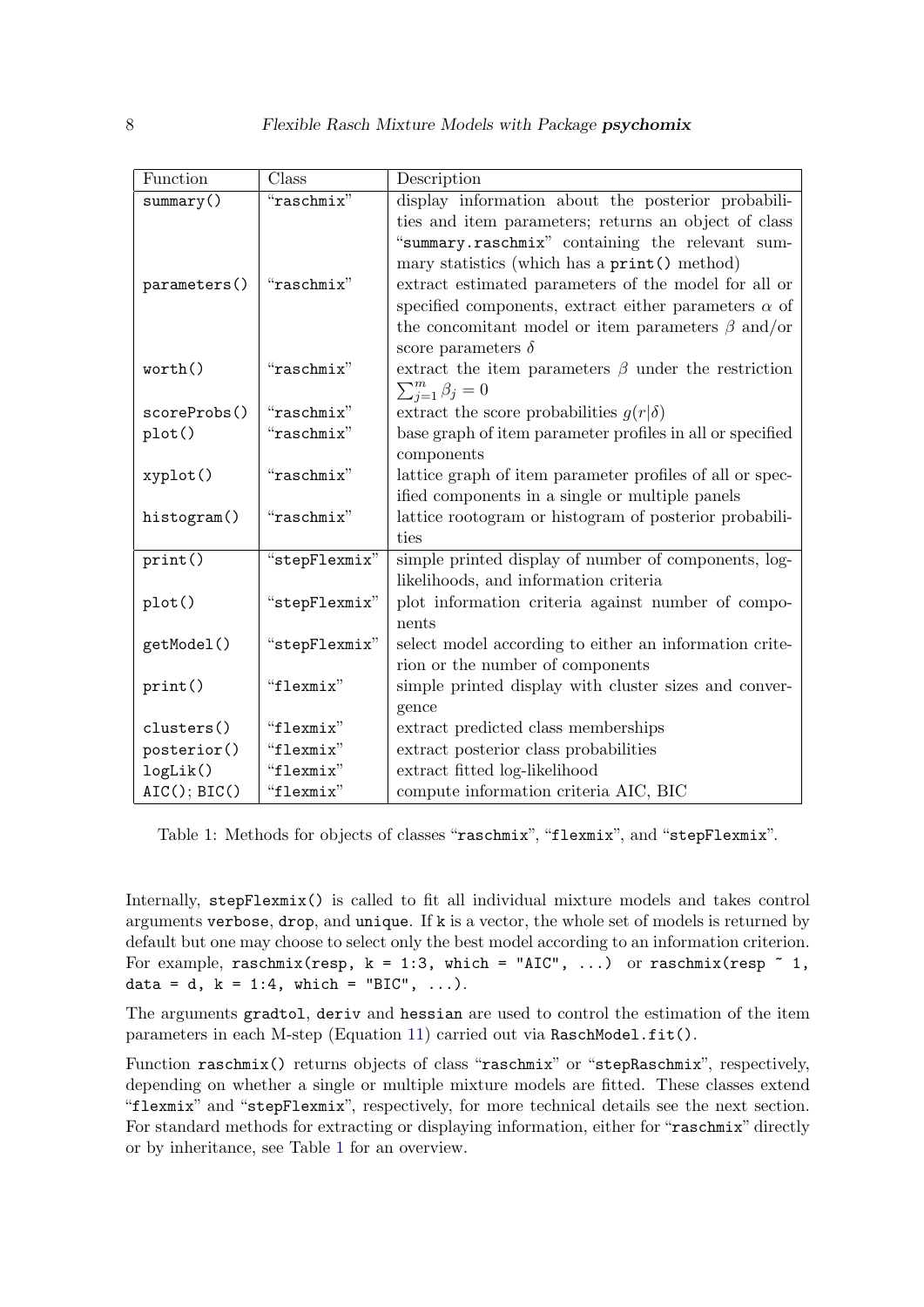### 3.2. Internal structure

As briefly mentioned above, raschmix() leverages the **flexmix** package [\(Leisch 2004;](#page-20-7) Grün [and Leisch 2008\)](#page-20-8) and particularly its stepFlexmix() function for the estimation of (sets of) mixture models.

The **flexmix** package is designed specifically to provide the infrastructure for flexible mixture modeling via the EM algorithm, where the type of a mixture model is determined through the model employed in the components. In the estimation process, this component model definition corresponds to the definition of the M-step (Equation [11\)](#page-5-1). Consequently, the **flexmix** package provides the framework for fitting mixture models by leveraging the modular structure of the EM algorithm. Provided with the right M-step, **flexmix** takes care of the data handling and iterating estimation through both E-step and M-step.

The M-step needs to be provided in the form of a flexmix driver inheriting from class "FLXM" (see Grün and Leisch 2008, for details). The **psychomix** package includes such a driver function: FLXMCrasch() relies on the function RaschModel.fit() from the psychotools package for estimation of the item parameters (i.e., maximization of the conditional likelihood from Equation [5\)](#page-2-2) and adds different estimates of raw score probabilities depending on their parametrization. The driver can also be used directly with functions flexmix() and stepFlexmix(). The differences in model syntax and functionality for the classes of the resulting objects are illustrated in the Appendix [A.](#page-22-0) As noted in the introduction, the reason for employing RaschModel.fit() rather than one of the more established Rasch model packages such as **eRm** or  $\text{ltm}$  is speed.

In the **flexmix** package, two fitting functions are provided. **flexmix**() is designed for fitting one model once and returns an object of class "flexmix". stepFlexmix() extends this so that either a single model or several models can be fitted. It also provides the functionality to fit each model repeatedly to avoid local optima.

When fitting models repeatedly, only the solution with the highest likelihood is returned. Thus, if stepFlexmix() is used to repeatedly fit a single model, it returns an object of class "flexmix". If stepFlexmix() is used to fit several different models (repeatedly or just once), it returns an object of class "stepFlexmix".

This principle extends to raschmix(): If it is used to fit a single model, the returned object is of class "raschmix". If used for fitting multiple models, raschmix() returns an object of class "stepRaschmix". Both classes extend their flexmix counterparts.

### <span id="page-8-0"></span>3.3. Illustrations

For illustrating the flexible usage of raschmix(), we employ an artificial data set drawn from one of the three data generating processes (DGPs) suggested by [Rost](#page-20-3) [\(1990\)](#page-20-3) for the introduction of Rasch mixture models. All three DGPs are provided in the function simRaschmix() setting the design to "rost1", "rost2", or "rost3", respectively. The DGPs contain mixtures of  $K = 1$ , and 2, and 3 components, respectively, all with  $m = 10$  items.

The DGP "rost1" is intended to illustrate the model's capacity to correctly determine when no DIF is present. Thus, it includes only one latent class with item parameters  $\beta^{(1)}$  =  $(2.7, 2.1, 1.5, 0.9, 0.3, -0.3, -0.9, -1.5, -2.1, -2.7)$ <sup>T</sup>. (Rost originally used opposite signs to reflect item easiness parameters but since difficulty parameters are estimated by raschmix() the signs have been reversed.) The DGP "rost2" draws observations from two latent classes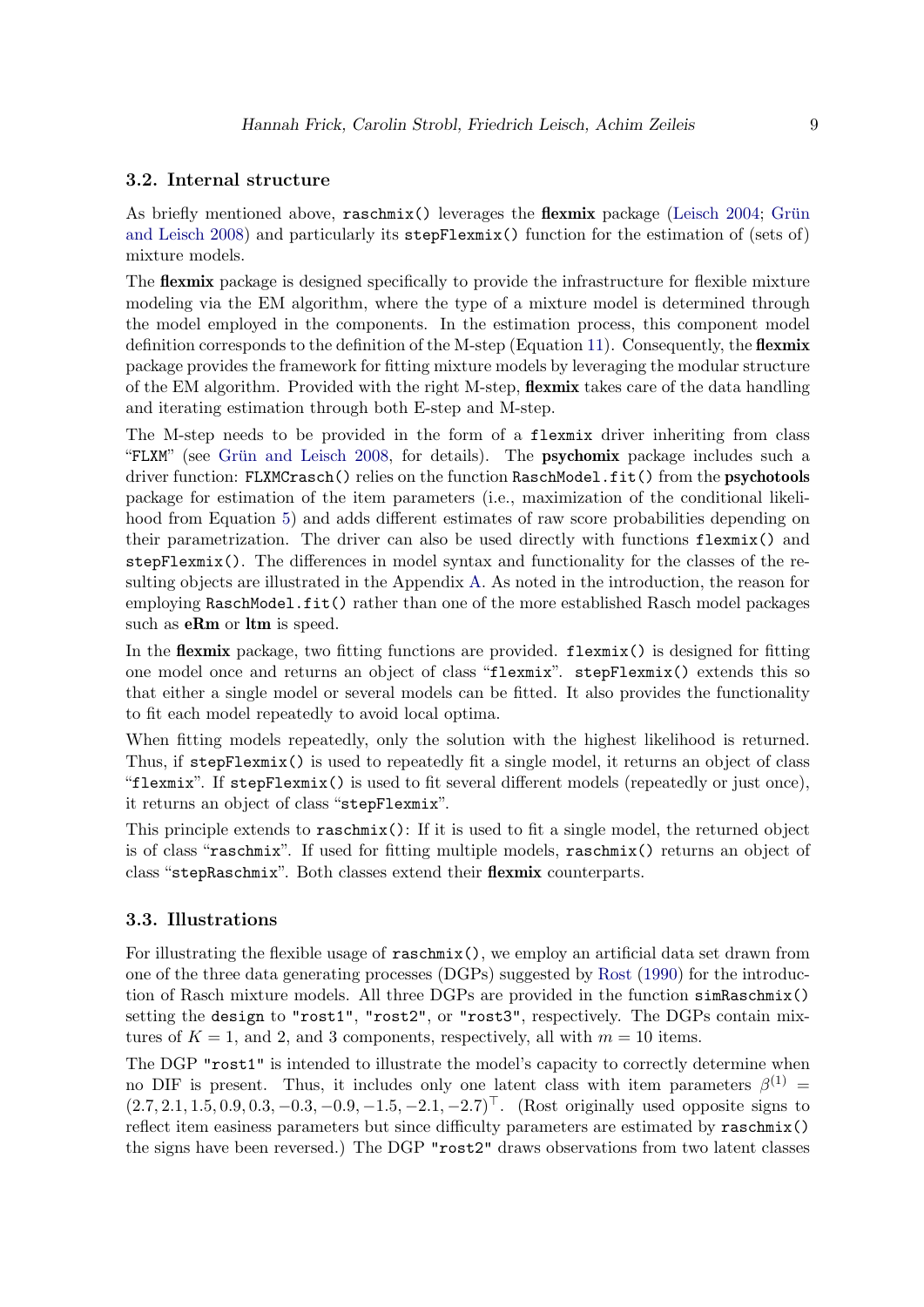of equal sizes with item parameters of opposite signs:  $\beta^{(1)}$  and  $\beta^{(2)} = -\beta^{(1)}$ , respectively (see Figure [2](#page-13-0) for an example). Finally, for the DGP "rost3" a third component is added with item parameters  $\beta^{(3)} = (-0.5, 0.5, -0.5, 0.5, -0.5, 0.5, -0.5, 0.5, -0.5, 0.5)^{\top}$ . The prior probabilities for the latent classes with item parameters  $\beta^{(1)}$ ,  $\beta^{(2)}$ , and  $\beta^{(3)}$  are 4/9, 2/9, and  $3/9$  respectively. In all three DGPs, the person parameters  $\theta$  are drawn from a discrete uniform distribution on  $\{2.7, 0.9, -0.9, -2.7\}$ , except for the third class of DGP "rost3" which uses only one level of ability, drawn from the before-mentioned set of four ability levels. In all DGPs, response vectors for 1800 subjects are initially drawn but the extreme scorers who solved either none or all items are excluded.

Here, a dataset from the second DGP is generated along with two artificial covariates  $x1$ and x2. Covariate x1 is an informative binary variable (i.e., correlated with the true group membership) while  $x2$  is an uninformative continuous variable.

```
R> set.seed(1)
R> r2 <- simRaschmix(design = "rost2")
R> d <- data.frame(
+ x1 = rbinom(nrow(r2), prob = c(0.4, 0.6)[attr(r2, "cluster")], size = 1),
+ x2 = rnorm(nrow(r2))
+ )
R> d$resp <- r2
```
The [Rost](#page-20-3) [\(1990\)](#page-20-3) version of the Rasch mixture model – i.e., with a saturated score model and without concomitant variables – is fitted for one to three components. As no concomitants are employed in this model flavor, the matrix  $r^2$  can be passed to raschmix() without formula:

```
R> set.seed(2)
R> m1 <- raschmix(r2, k = 1:3)
R> m1
C<sub>a</sub>11:
raschmix(formula = r2, k = 1:3)
  iter converged k k0 logLik AIC BIC ICL
1 2 TRUE 1 1 -10484 21002 21094 21094
2 9 TRUE 2 2 -8829 17728 17917 17987
3 106 TRUE 3 3 -8813 17733 18019 18429
```
To inspect the results, the returned object can either be printed, as illustrated above, or plotted yielding a visualization of information criteria (see Figure [1\)](#page-10-0). Both printed display and visualization show a big difference in information criteria across number of components K, with the minimum always being assumed for  $K = 2$ , thus correctly recovering the two latent classes constructed in the underlying DGP.

The values of the information criteria can also be accessed directly via the functions of the corresponding names. To select a certain model from a "stepRaschmix" object, the getModel() function from the **flexmix** package can be employed. The specification of which model is to be selected can either be an information criterion, or the number of components as a string, or the index of the model in the original vector k. In this particular case, which  $=$  "BIC", which = "2", and which = 2 would all return the model with  $K = 2$  components.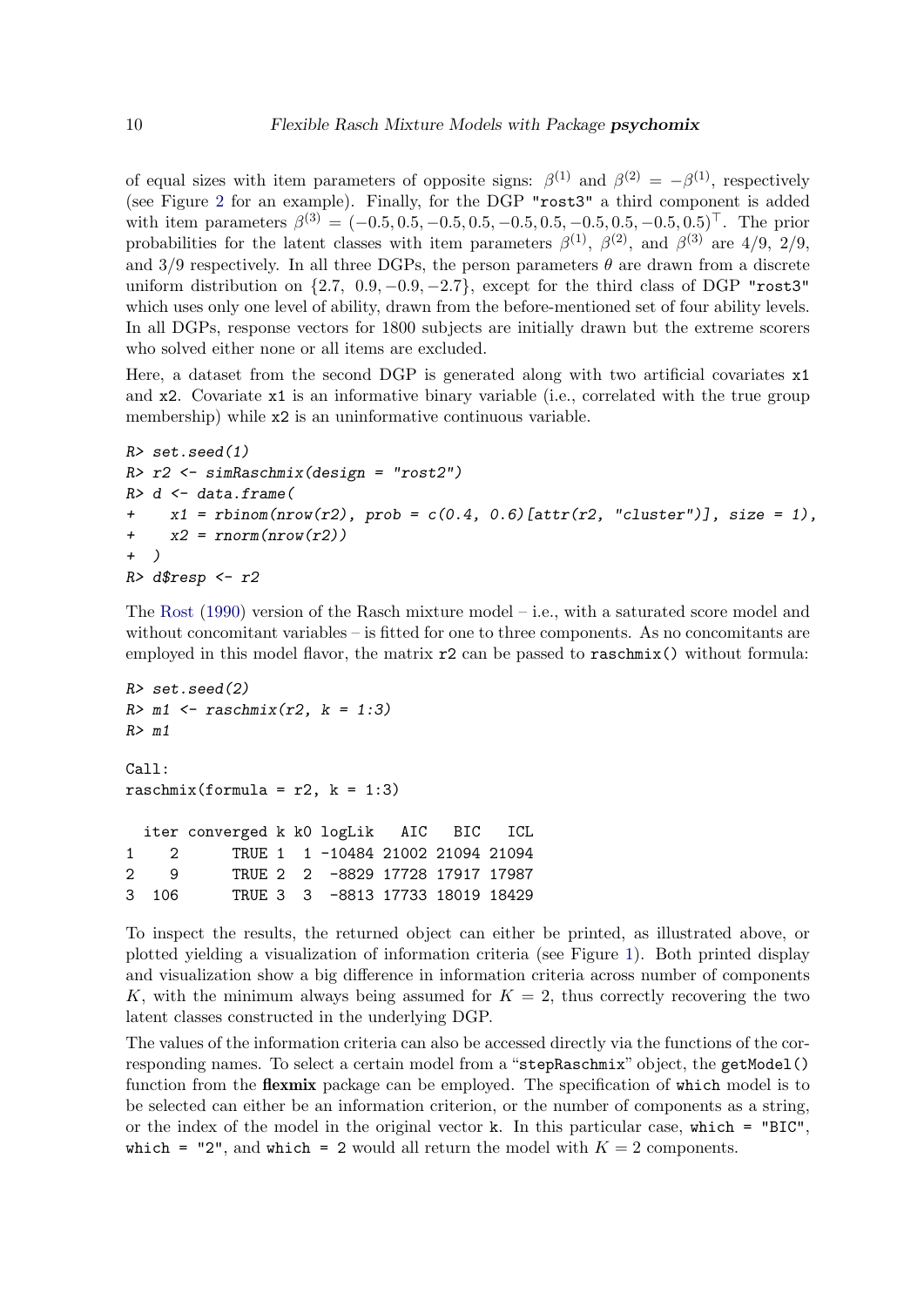

<span id="page-10-0"></span>Figure 1: Information criteria for Rost's model with  $K = 1, 2, 3$  components for the artificial scenario 2 data.

1 2 3 21094 17917 18019 *R> m1b <- getModel(m1, which = "BIC") R> summary(m1b)* Call: raschmix(formula =  $r2$ ,  $k = 2$ ) prior size post>0 ratio Comp.1 0.5 819 1285 0.637 Comp.2 0.5 830 1301 0.638 Item Parameters: Comp.1 Comp.2 Item01 -2.5461 2.6278 Item02 -2.1054 2.1251 Item03 -1.6716 1.3812 Item04 -1.0294 0.8535 Item05 -0.2233 0.3129 Item06 0.2738 -0.2937 Item07 0.9561 -0.8701 Item08 1.5512 -1.4464 Item09 2.0671 -2.0540

*R> BIC(m1)*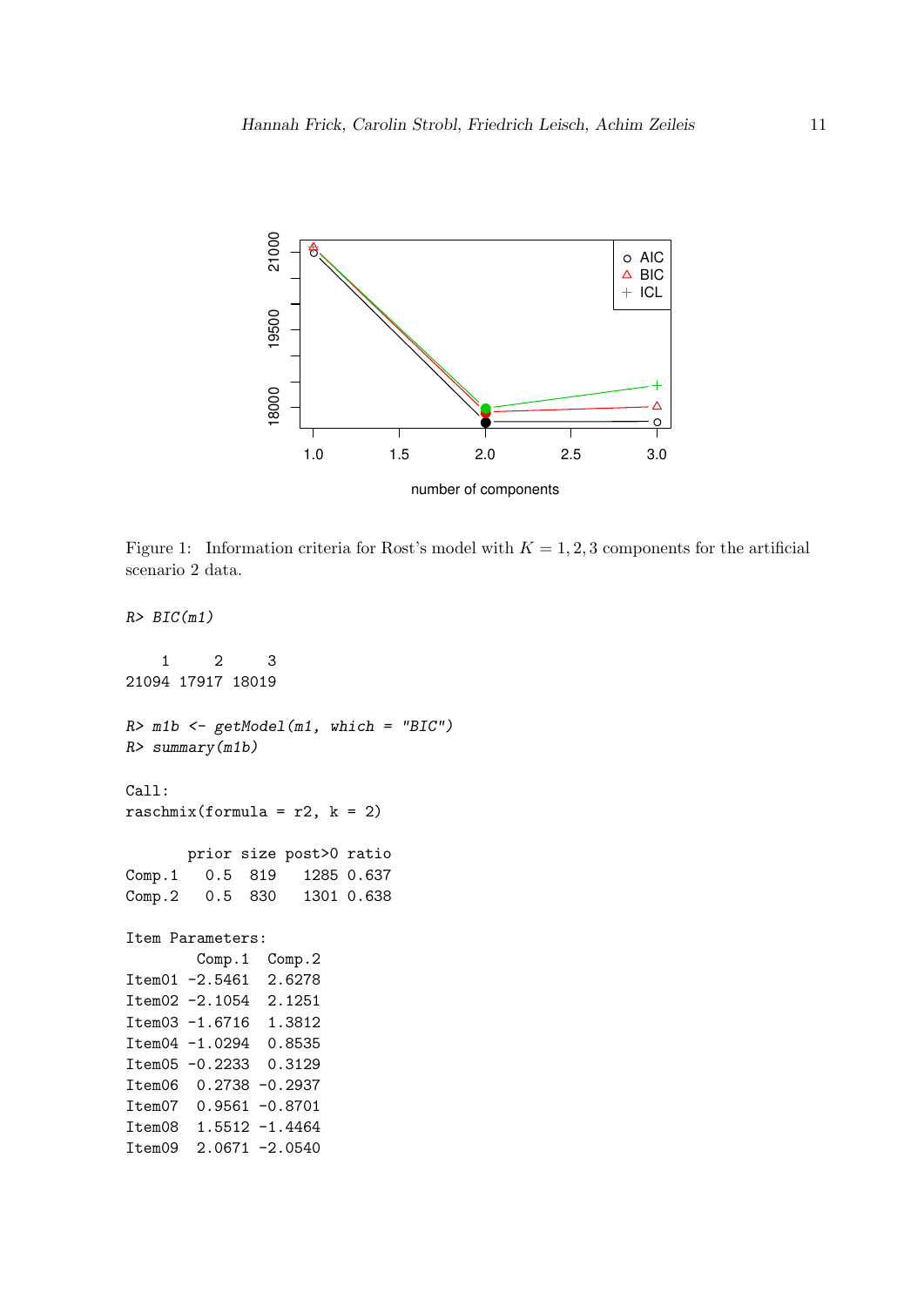```
Item10 2.7276 -2.6362
'log Lik.' -8829 (df=35)
AIC: 17728 BIC: 17917
```
To inspect the main properties of the model, summary() can be called. The information about the components of the mixture includes a priori component weights  $\pi_k$  and sizes as well as the estimated item parameters  $\hat{\beta}$  per component. Additionally, the fitted log-likelihood and the information criteria AIC and BIC are reported. As one of the item parameters in the Rasch model is not identified, a restriction needs to be applied to the item parameters. In the output of the summary() function, the item parameters of each component are scaled to sum to zero.

Two other functions, worth() and parameters(), can be used to access the item parameters. The sum restriction employed in the summary() output is also applied by worth(). Additionally, worth() provides the possibilities to select several or just one specific component and to transform item difficulty parameters to item easiness parameters. The function parameters() also offers these two options but restricts the first item parameter to be zero (rather than to restrict the sum of item parameters), as this restriction is used in the internal computations. Thus, for the illustrative dataset with 10 items, parameters() returns 9 item parameters, leaving out the first item parameter restricted to zero while worth() returns 10 item parameters summing to zero. The latter corresponds to the parametrization employed by [Rost](#page-20-3) [\(1990\)](#page-20-3) and simRaschmix(). For convenience reasons, the true parameters are attached to the simulated dataset as an attribute named "difficulty". These are printed below and visualized in Figure [2](#page-13-0) (left), showing that all item parameters are recovered rather well. Note that the ordering of the components in mixture models is generally arbitrary.

```
R> parameters(m1b, "item")
```

```
Comp.1 Comp.2
item.Item01 NA NA
item.Item02 0.4407 -0.5027
item.Item03 0.8745 -1.2466
item.Item04 1.5167 -1.7743
item.Item05 2.3228 -2.3149
item.Item06 2.8199 -2.9215
item.Item07 3.5023 -3.4979
item.Item08 4.0974 -4.0742
item.Item09 4.6132 -4.6818
item.Item10 5.2737 -5.2640
```
*R> worth(m1b)*

|                       | $Comp.1$ $Comp.2$ |
|-----------------------|-------------------|
| Item01 -2.5461 2.6278 |                   |
| Item02 -2.1054 2.1251 |                   |
| Item03 -1.6716 1.3812 |                   |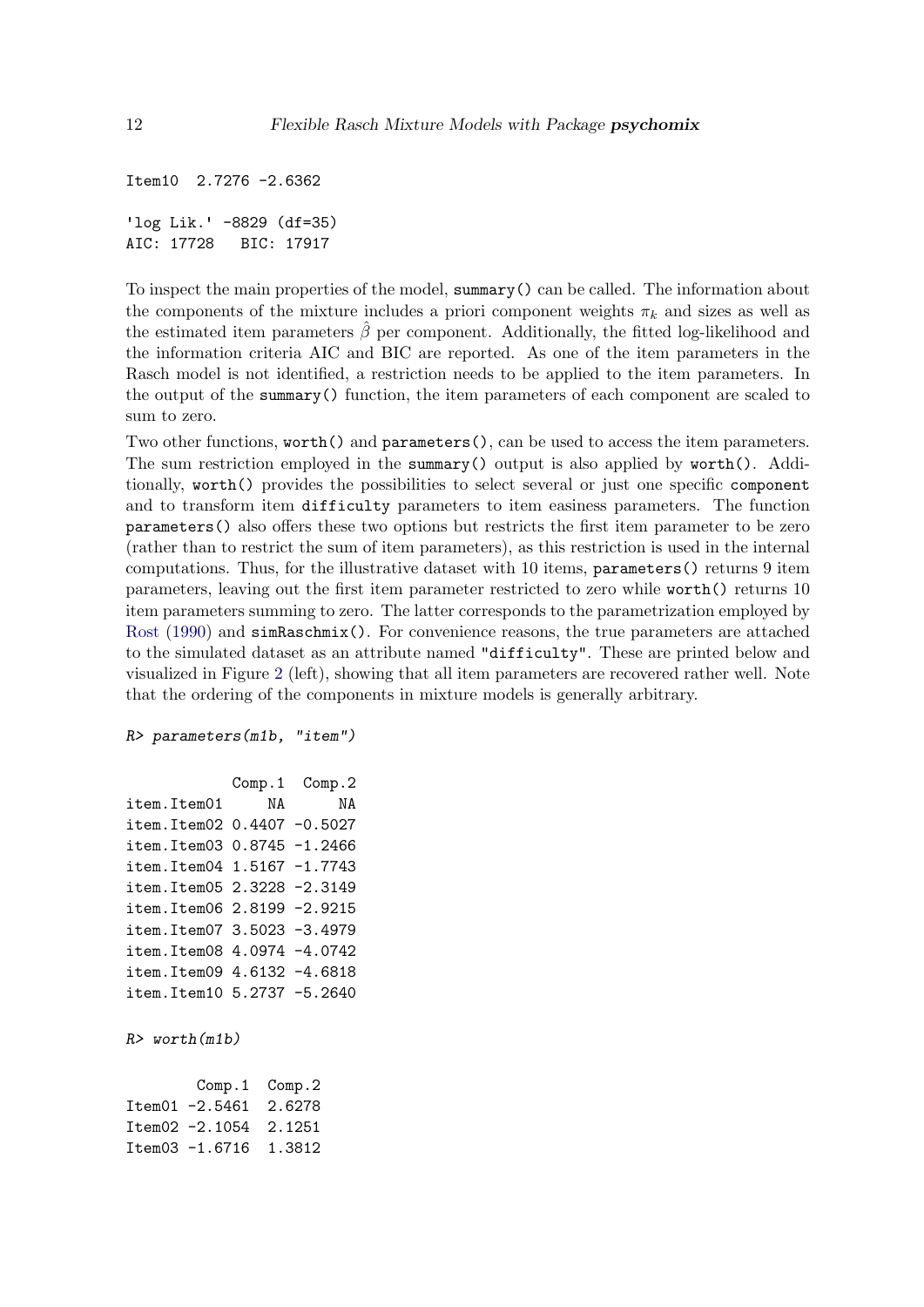Item04 -1.0294 0.8535 Item05 -0.2233 0.3129 Item06 0.2738 -0.2937 Item07 0.9561 -0.8701 Item08 1.5512 -1.4464 Item09 2.0671 -2.0540 Item10 2.7276 -2.6362

*R> attr(r2, "difficulty")*

|       | $[,1]$ $[,2]$ |             |
|-------|---------------|-------------|
| [1,]  |               | $2.7 - 2.7$ |
| [2,]  | 2.1           | $-2.1$      |
| [3,]  | 1.5           | $-1.5$      |
| [4,]  | 0.9           | $-0.9$      |
| [5,]  | 0.3           | $-0.3$      |
| [6,]  | $-0.3$        | 0.3         |
| [7,]  | $-0.9$        | 0.9         |
| [8,]  | -1.5          | 1.5         |
| [9,]  | $-2.1$        | 2.1         |
| [10,] | -2.7          | 2.7         |

In addition to the item parameters, the parameters() function can also return the parameters of the "score" model and the "concomitant" model (if any). The type of parameters can be set via the which argument. Per default parameters() returns both item and score parameters.

A comparison between estimated and true class membership can be conducted using the clusters() function and the corresponding attribute of the data, respectively. As already noticeable from the item parameters, the first component of the mixture matches the second true group of the data and vice versa. This label-switching property of mixture models in general can also be seen in the cross-table of class memberships. We thus have 32 misclassifications among the 1649 observations.

```
R> table(model = clusters(m1b), true = attr(r2, "cluster"))
```
true model 1 2 1 14 805 2 812 18

For comparison, a Rasch mixture model with mean/variance parametrization for the score probabilities, as introduced in Section [2.3,](#page-3-1) is fitted with one to three components and the best BIC model is selected.

```
R> set.seed(3)
R> m2 <- raschmix(data = r2, k = 1:3, scores = "meanvar")
```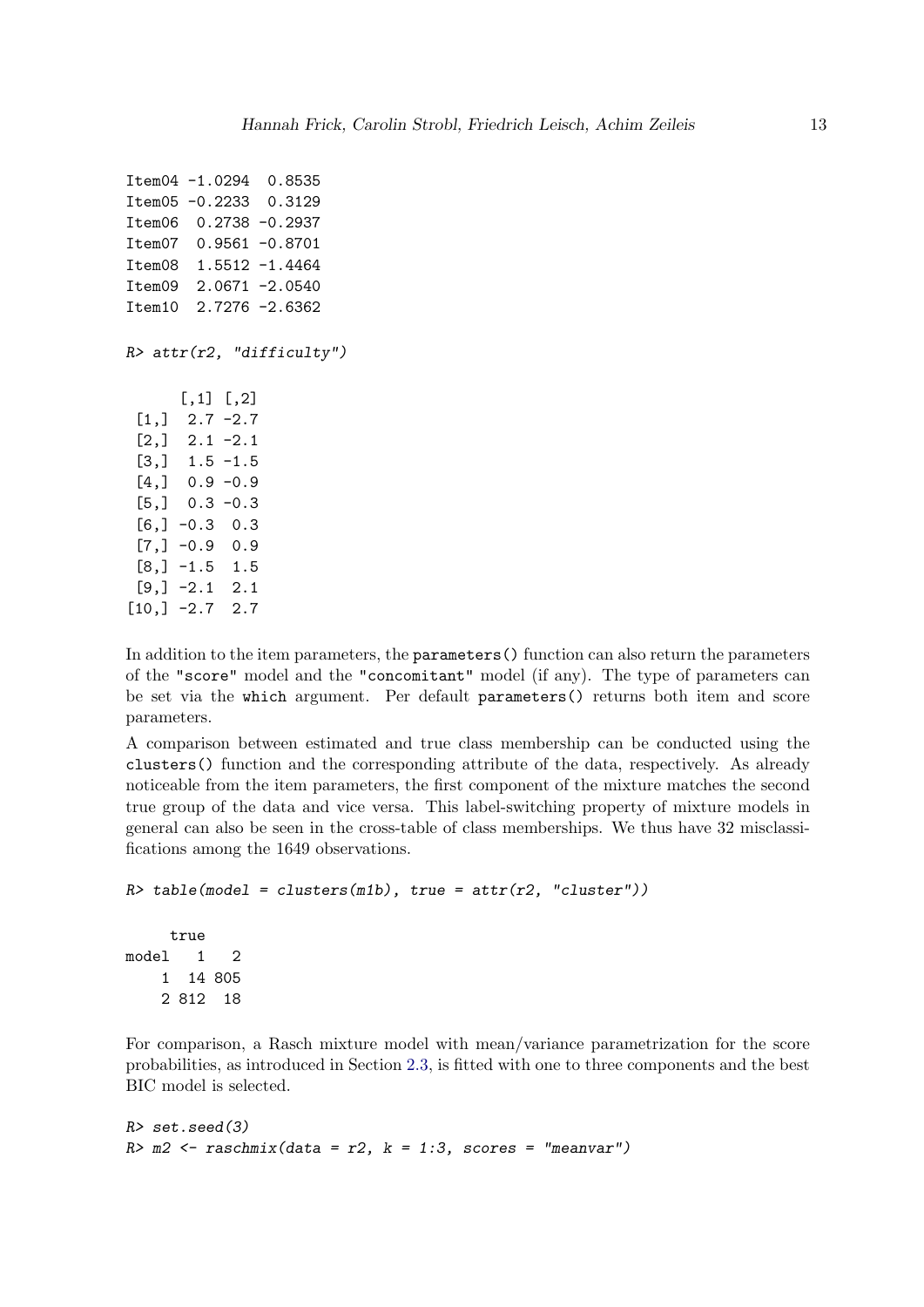

<span id="page-13-0"></span>Figure 2: True (black) and estimated (blue/red) item parameters for the two model specifications, "saturated" (left) and "meanvar" (right), for the artificial scenario 2 data.

*R> m2*

```
Call:
raschmix(data = r2, k = 1:3, scores = "meanvar")
  iter converged k k0 logLik AIC BIC ICL
1 2 TRUE 1 1 -10487 20996 21055 21055
2 9 TRUE 2 2 -8835 17716 17840 17910
3 70 TRUE 3 3 -8828 17725 17914 18467
R> m2b <- getModel(m2, which = "BIC")
```
As in the saturated version of the Rasch mixture model, all three information criteria prefer the two-component model. Thus, this version of a Rasch mixture model is also capable of recognizing the two latent classes in the data while using a more parsimonious parametrization with 23 instead of 35 parameters.

```
R> logLik(m2b)
'log Lik.' -8835 (df=23)
R> logLik(m1b)
'log Lik.' -8829 (df=35)
```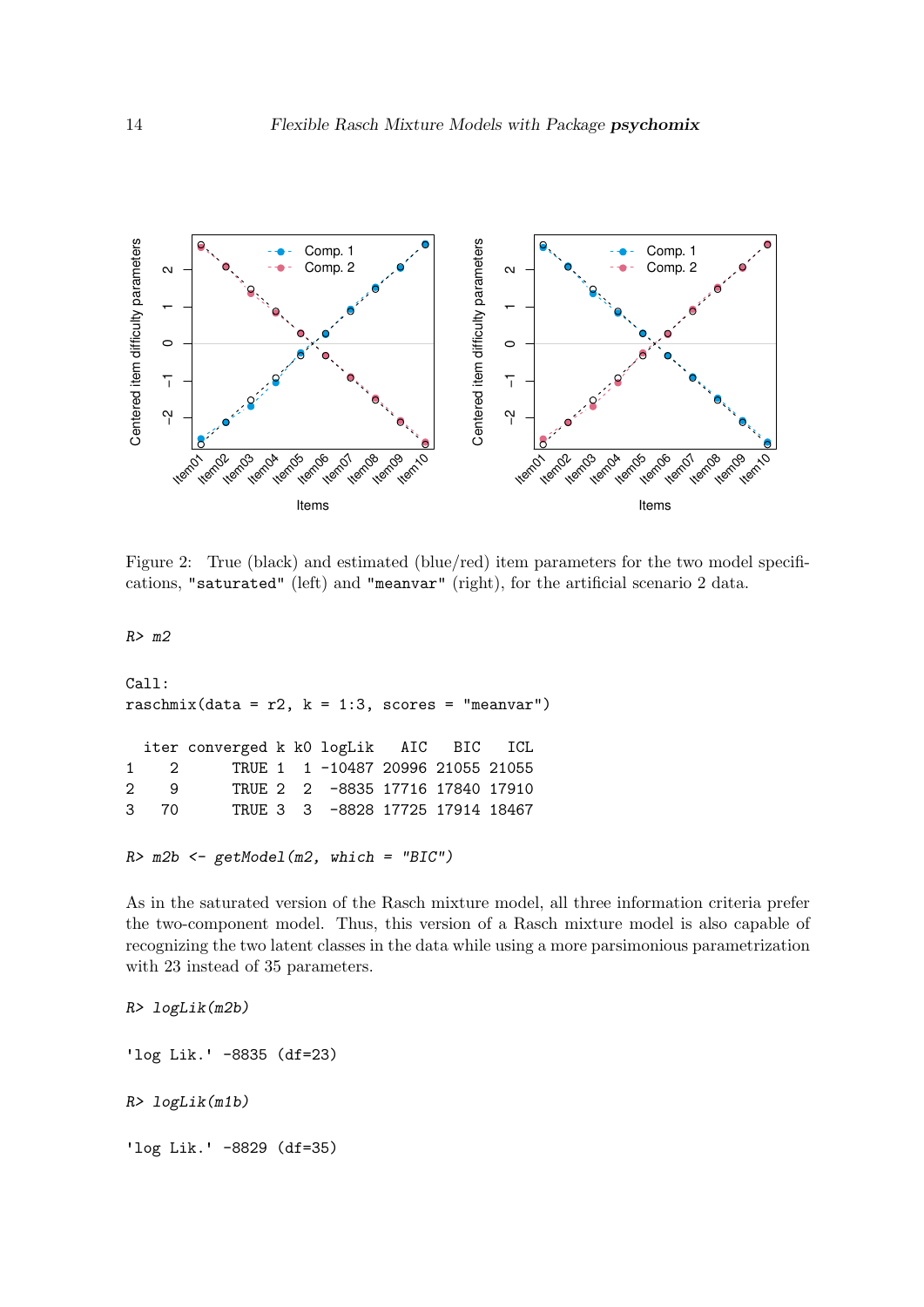The estimated parameters of the distribution of the score probabilities can be accessed through parameters() while the full set of score probabilities is returned by scoreProbs(). The estimated score probabilities of the illustrative model are approximately equal across components and roughly uniform.

*R> parameters(m2b, which = "score")* Comp.1 Comp.2 score.location 0.1656 0.1001 score.dispersion -0.1681 -0.2514 *R> scoreProbs(m2b)* Comp.1 Comp.2 [1,] 0.0000 0.0000

[2,] 0.1105 0.1170 [3,] 0.1072 0.1102 [4,] 0.1054 0.1058 [5,] 0.1050 0.1037 [6,] 0.1061 0.1037 [7,] 0.1086 0.1058 [8,] 0.1126 0.1101 [9,] 0.1184 0.1170 [10,] 0.1262 0.1268 [11,] 0.0000 0.0000

The resulting item parameters for this particular data set are virtually identical to those from the saturated version, as can be seen in Figure [2.](#page-13-0)

To demonstrate the use of a concomitant variable model for the weights of the mixture, the two artificial variables x1 and x2 are employed. They are added on the right-hand side of the formula, yielding a multinomial logit model for the weights (only if  $k = 2$  or more components are specified).

```
R> set.seed(4)
R> cm2 <- raschmix(resp ~ x1 + x2, data = d, k = 1:3, scores = "meanvar")
```
The BIC is used to compare the models with and without concomitant variables and different number of components. The two true groups are recognized correctly with and without concomitant variables, while the model with concomitants manages to employ the additional information and reaches a somewhat improved model fit.

*R> rbind(m2 = BIC(m2), cm2 = BIC(cm2))*

1 2 3 m2 21055 17840 17914 cm2 21055 17776 17866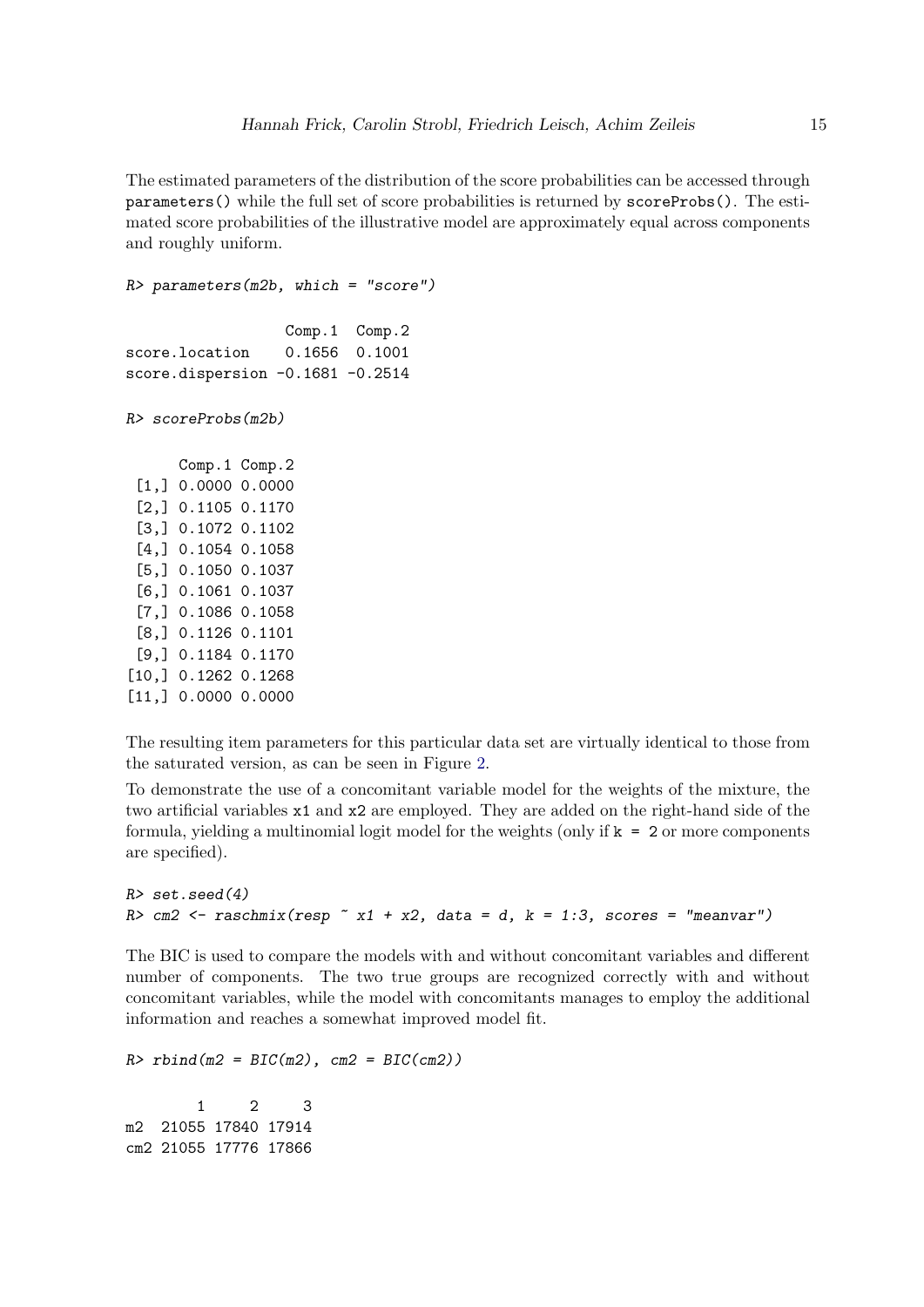While the likelihood ratio (LR) test cannot be employed to choose the number of components in a mixture model, it can be used to assess the concomitant variable model for a mixture model with a fixed number of components. Testing the 3-component model with concomitant variables against the 3-component model without concomitant variables yields a test statistic of 78.67 ( $p < 0.001$ ).

As mentioned above, the parameters of the concomitant model can be accessed via the parameters() function, setting which = "concomitant". The influence of the informative covariate x1 is reflected in the large absolute coefficient while the estimated coefficient for the noninformative covariate x2 is close to zero.

```
R> cm2b <- getModel(cm2, which = "BIC")
R> parameters(cm2b, which = "concomitant")
```
1 2 (Intercept) 0 -0.45751 x1 0 0.91233 x2 0 -0.02908

The corresponding estimated item parameters parameters(cm2b, "item") are not very different from the previous models (and are hence not shown here). This illustrative application shows that the inclusion of concomitant variables can provide additional information, e.g., that x1 but not x2 is associated with the class membership. Note also that this is picked up although a rather weak association was simulated here.

```
R> table(x1 = d$x1, clusters = clusters(cm2b))
```
clusters  $x1 \t1 \t2$ 0 501 318 1 325 505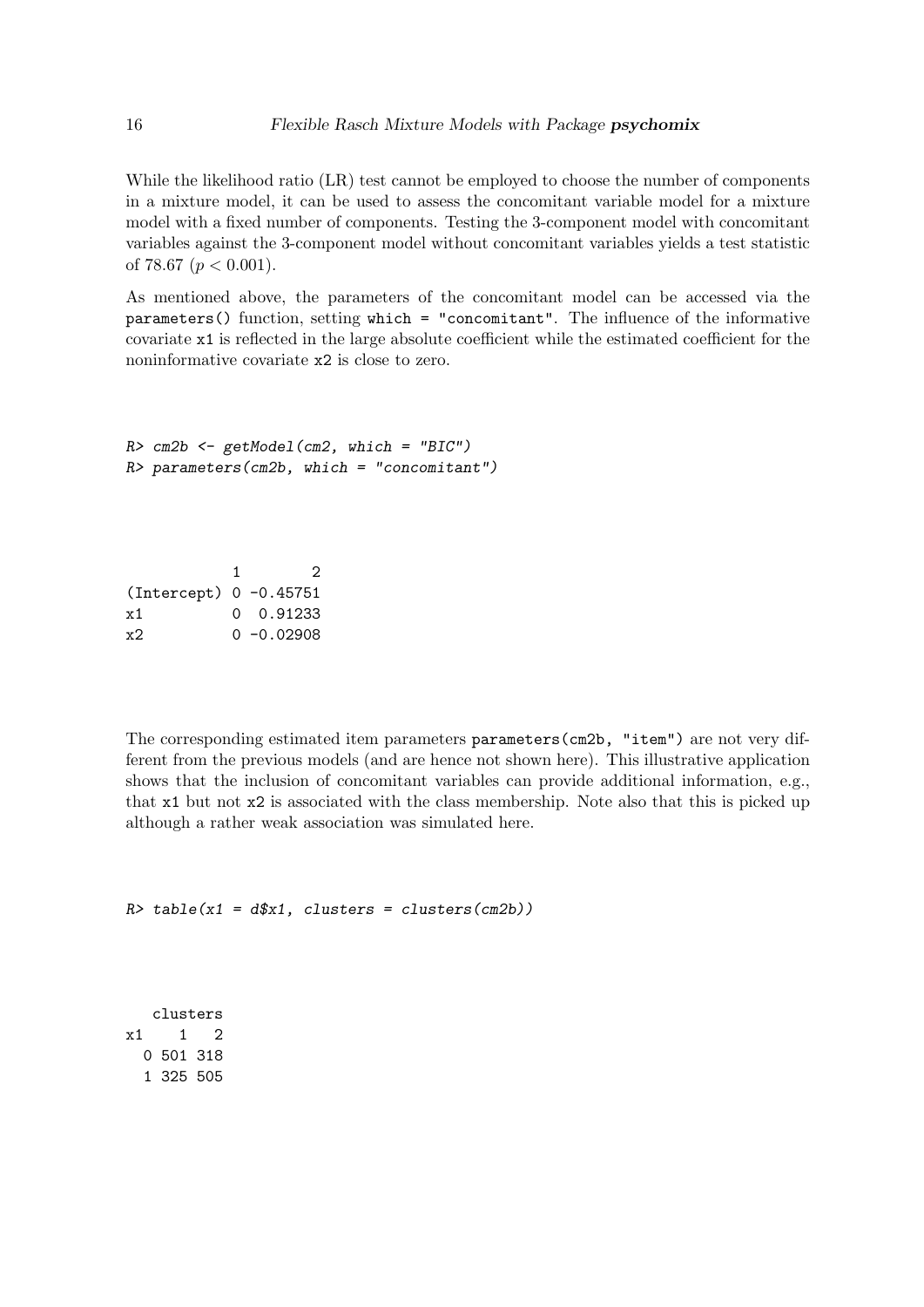# 4. Empirical application: Verbal aggression

<span id="page-16-0"></span>The verbal aggression dataset [\(De Boeck and Wilson 2004\)](#page-19-7) contains item response data from 316 first-year psychology students along with gender and trait anger (assessed by the Dutch adaptation of the state-trait anger scale) as covariates [\(Smits, De Boeck, and Vansteelandt](#page-20-14) [2004\)](#page-20-14). The 243 women and 73 men responded to 24 items constructed the following way: Following the description of a frustrating situation, subjects are asked to agree or disagree with a possible reaction. The situations are described by the following four sentences:

- S1: A bus fails to stop for me.
- ❼ S2: I miss a train because a clerk gave me faulty information.
- ❼ S3: The grocery store closes just as I am about to enter.
- ❼ S4: The operator disconnects me when I had used up my last 10 cents for a call.

Each reaction begins with either "I want to" or "I do" and is followed by one of the three verbally aggressive reactions "curse", "scold", or "shout", e.g., "I want to curse", "I do curse", "I want to scold", or "I do scold".

For our illustration, we use only the first two sentences which describe situations in which the others are to blame. Extreme-scoring subjects agreeing with either none or all responses are removed.

```
R> data("VerbalAggression", package = "psychotools")
R> VerbalAggression$resp2 <- VerbalAggression$resp2[, 1:12]
R> va12 <- subset(VerbalAggression,
+ rowSums(resp2) > 0 & rowSums(resp2) < 12)
R> colnames(va12$resp2)
 [1] "S1WantCurse" "S1DoCurse" "S1WantScold" "S1DoScold"
```

| Li Diwancourbe Diboourbe      | <u>DIWAHUDUOI 4</u>       | — ມ⊥ມ∨ບ∨ປ⊥ຟ |
|-------------------------------|---------------------------|-------------|
| [5] "S1WantShout" "S1DoShout" | "S2WantCurse" "S2DoCurse" |             |
| [9] "S2WantScold" "S2DoScold" | "S2WantShout" "S2DoShout" |             |

We fit Rasch mixture models with the mean/variance score model, one to four components, and with and without the two concomitant variables, respectively (the single component model being only fitted without covariates).

```
R> set.seed(1)
R> va12_mix1 <- raschmix(resp2 ~ 1, data = va12, k = 1:4, scores = "meanvar")
R> set.seed(2)
R> va12_mix2 <- raschmix(resp2 ~ gender + anger, data = va12, k = 1:4,
     + scores = "meanvar")
```
The corresponding BIC for all considered models can be computed by

```
R> rbind(BIC(va12_mix1), BIC(va12_mix2))
```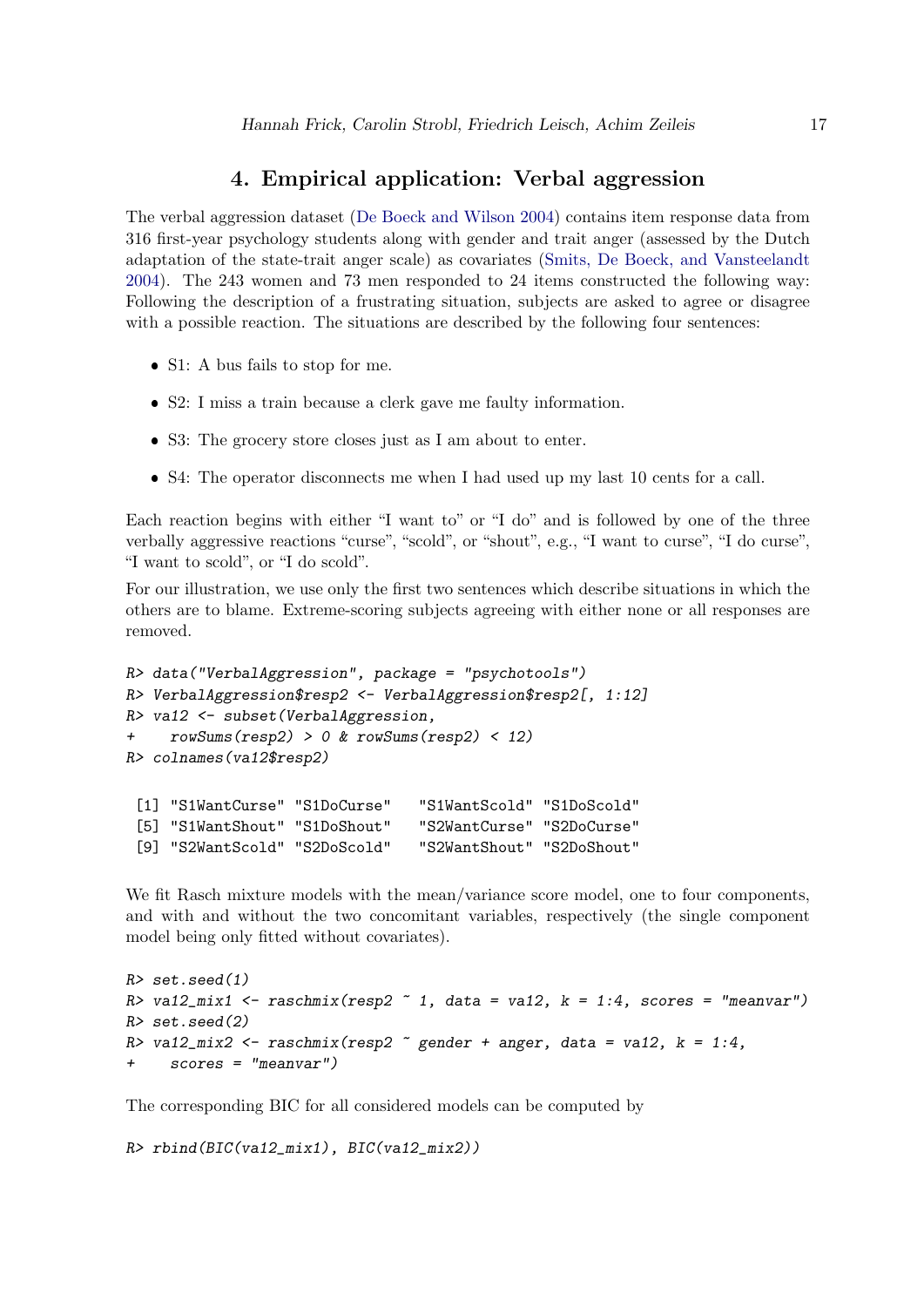

**Rootogram of posterior probabilities > 1e−04**

<span id="page-17-0"></span>Figure 3: Rootogram of posterior probabilities in the 3-component Rasch mixture model on verbal aggression data.

1 2 3 4 [1,] 3875 3858 3854 3890 [2,] 3875 3859 3855 3880

```
R> va12_mix3 <- getModel(va12_mix2, which = "3")
```
showing that three components are preferred regardless of whether or not concomitant variables are used. The difference in BIC between the models with and without concomitant variables is very small and the LR test yields a test statistic of  $21.97$  ( $p < 0.001$ ), thus the 3-component model with concomitant variables is chosen.

The posterior probabilities for the three components can be visualized via histogram(va12\_mix3) – by default using a square-root scale, yielding a so-called rootogram – as shown in Figure [3.](#page-17-0) In the ideal case, posterior probabilities of the observations for each component are either high or low, yielding a U-shape in all panels. In this case here, the components are separated acceptably well.

The item profiles in the three components can be visualized via plot(va12\_mix3) or xyplot(va12\_mix3) with the output of the latter being shown in Figure [4.](#page-18-1) The first six items are responses to the first sentence (bus), the remaining six refer to the second sentence (train). The six reactions are grouped in "want"/"do" pairs: first for "curse", then "scold", and finally "shout".

The first component displays a zigzag pattern which indicates that subjects in this component always find it easier or less extreme to "want to" react a certain way rather than to actually "do" react that way. In the other two components this want/do relationship is reversed, except for the shouting response (to either situation) and the scolding response to the train situation (S2) in the second component.

In the third component, there are no big differences in the estimated item parameters. Neither any situation (S1 or S2) nor any type of verbal response (curse, scold, or shout) is perceived as particularly extreme by subjects in this component. In components 1 and 2, the situation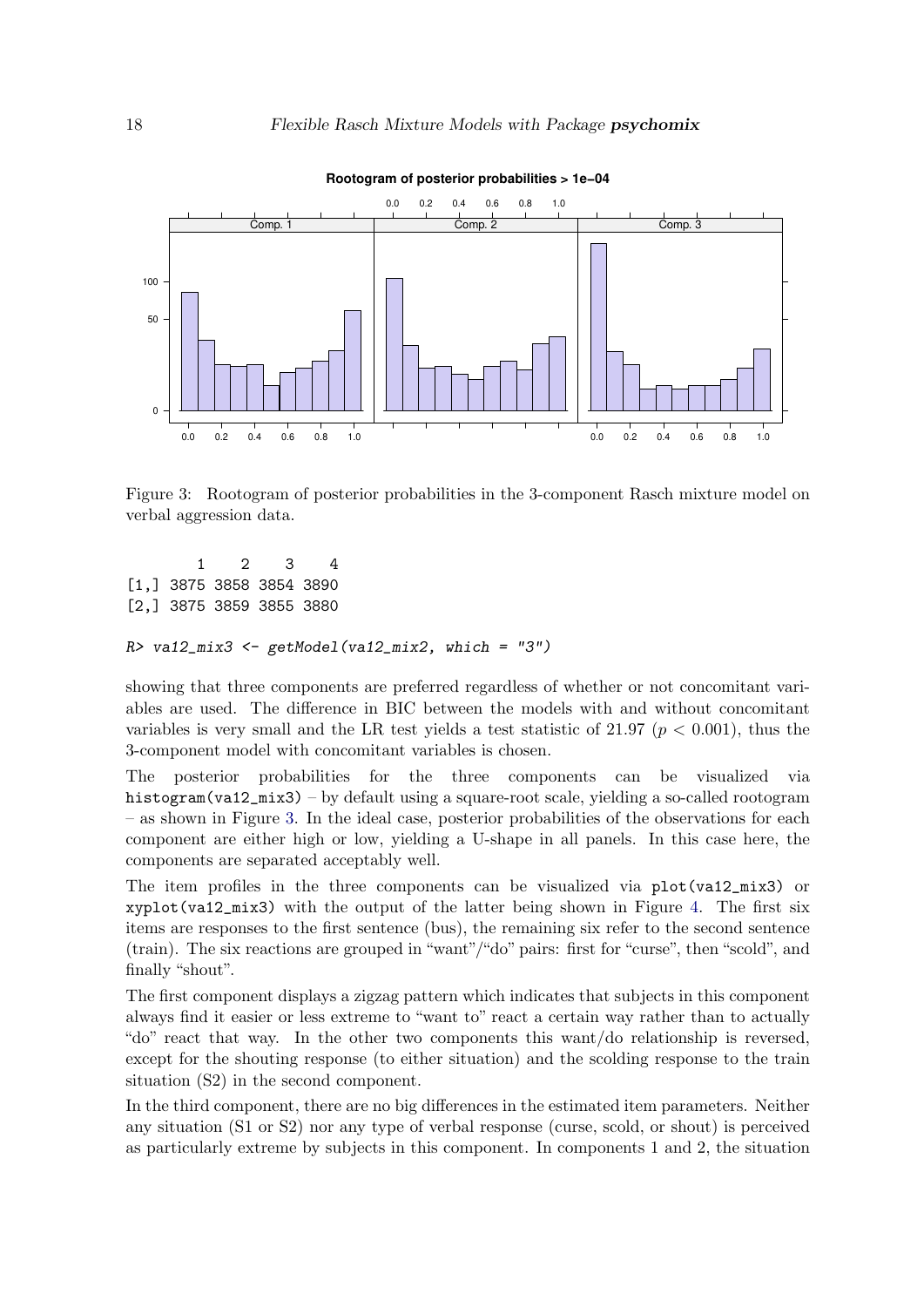

<span id="page-18-1"></span>Figure 4: Item profiles for the 3-component Rasch mixture model on verbal aggression data. Items 1–6 pertain to situation S1 (bus), items 7–12 to situation S2 (train), each in the following order: want to curse, do curse, want to scold, do scold, want to shout, do shout.

is also not very relevant but subjects differentiate between the three verbal responses. This is best visible in component 2 where item difficulty is clearly increasing from response "curse" to response "shout". Thus, shouting is perceived as the most extreme verbal response while cursing is considered a comparably moderate response. In component 1 this pattern is also visible albeit not as prominently as in component 2.

The link between the covariates and the latent classes is described through the concomitant variable model:

```
R> parameters(getModel(va12_mix2, which = "3"), which = "concomitant")
```

| 2 | З.                                                                                      |
|---|-----------------------------------------------------------------------------------------|
|   |                                                                                         |
|   |                                                                                         |
|   |                                                                                         |
|   | (Intercept) 0 -0.76274 -3.6744<br>gendermale 0 1.66347 1.4157<br>$0.01141$ 0.1268<br>0. |

The absolute sizes of the coefficients reflect that there may be some association with gender but less with the anger score. However, as there is a slight increase in BIC compared to the model without concomitants, the association with the covariates appears to be relatively weak. In comparison to other approaches exploring the association of class membership with covariates *ex post* (e.g., as in [Cohen and Bolt 2005\)](#page-19-3), the main advantage of the concomitant variables model lies in the *simultaneous* estimation of the mixture and the influence of covariates.

### 5. Summary

<span id="page-18-0"></span>Mixtures of Rasch models are a flexible means of checking measurement invariance and testing for differential item functioning. Here, we establish a rather general unifying conceptual framework for Rasch mixture models along with the corresponding computational tools in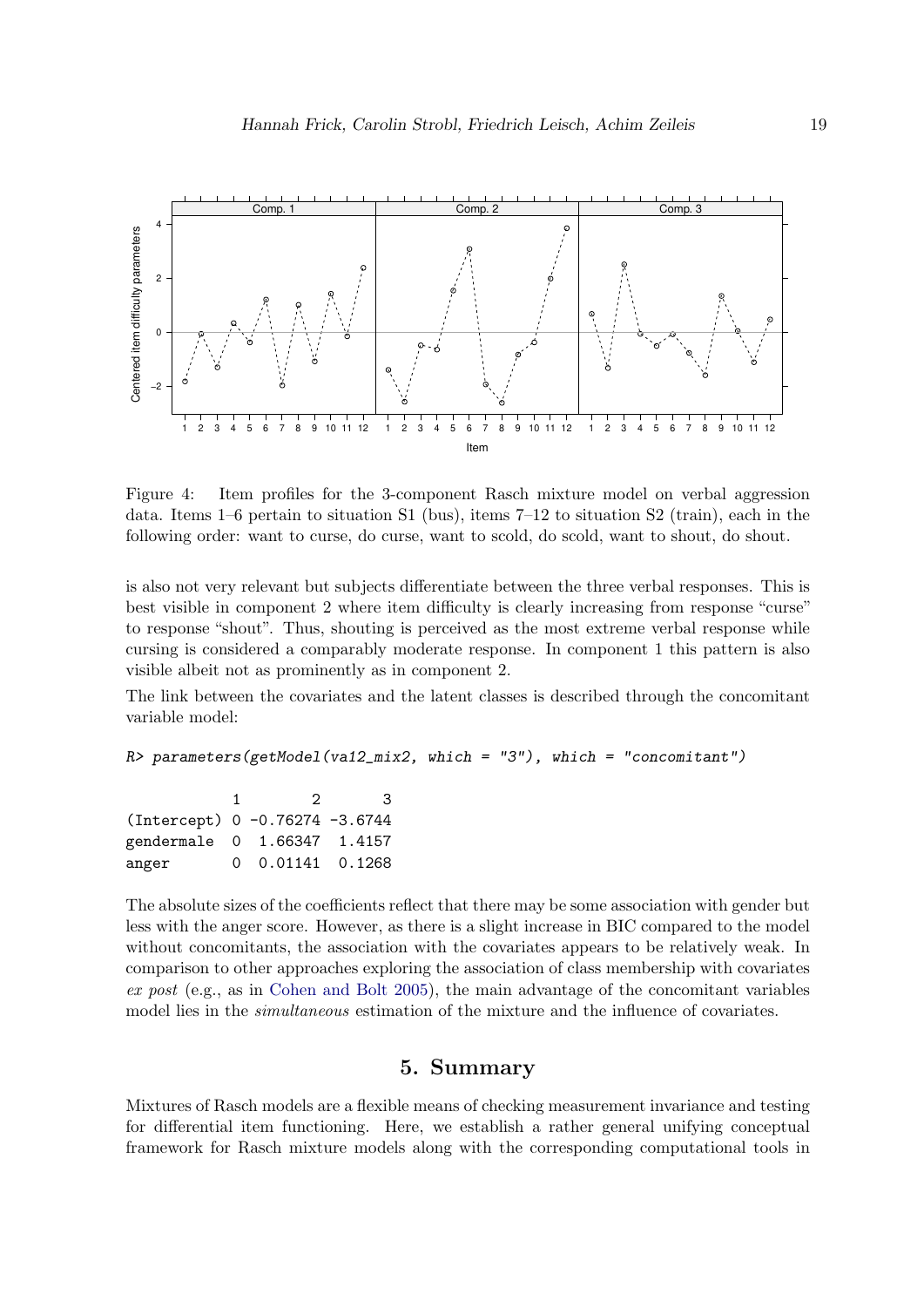the R package psychomix. In particular, this includes the original model specification of [Rost](#page-20-3) [\(1990\)](#page-20-3) as well as more parsimonious parametrizations [\(Rost and von Davier 1995\)](#page-20-13), along with the possibility to incorporate concomitant variables predicting the latent classes (as in [Tay](#page-20-4) *[et al.](#page-20-4)* [2011\)](#page-20-4).

The R implementation is based on the infrastructure provided by the flexmix package, allowing for convenient model specification and selection. The rich set of methods for **flexmix** objects is complemented by additional functions specifically designed for Rasch models, e.g., extracting different types of parameters in different transformations and visualizing the estimated component-specific item parameters in various ways. Thus, psychomix provides a comprehensive and convenient toolbox for the application of Rasch mixture models in psychometric research practice.

### Acknowledgments

We are thankful to the participants of the "Psychoco  $2011$ " workshop at Universität Tübingen for helpful feedback and discussions.

# References

- <span id="page-19-1"></span>Ackerman TA (1992). "A Didactic Explanation of Item Bias, Item Impact, and Item Validity from a Multidimensional Perspective." *Journal of Educational Measurement*, 29(1), 67–91.
- <span id="page-19-2"></span>Andersen EB (1972). "A Goodness of Fit Test for the Rasch Model." *Psychometrika*, 38(1), 123–140.
- <span id="page-19-3"></span>Cohen AS, Bolt DM (2005). "A Mixture Model Analysis of Differential Item Functioning." *Journal of Educational Measurement*, 42(2), 133–148.
- <span id="page-19-5"></span>Dayton CM, Macready G (1988). "Concomitant-Variable Latent-Class Models." *Journal of the American Statistical Association*, 83(401), 173–178.
- <span id="page-19-7"></span>De Boeck P, Wilson M (eds.) (2004). *Explanatory Item Response Models: A Generalized Linear and Nonlinear Approach*. Springer-Verlag, New York.
- <span id="page-19-6"></span>Dempster A, Laird N, Rubin D (1977). "Maximum Likelihood from Incomplete Data via the EM Algorithm." *Journal of the Royal Statistical Society B*, 39(1), 1–38.
- <span id="page-19-4"></span>Fischer GH (1995). "Derivations of the Rasch Model." In [Fischer and Molenaar](#page-19-8) [\(1995\)](#page-19-8), chapter 2, pp. 15–38.
- <span id="page-19-8"></span>Fischer GH, Molenaar IW (eds.) (1995). *Rasch Models: Foundations, Recent Developments, and Applications*. Springer-Verlag, New York.
- <span id="page-19-0"></span>Frick H, Strobl C, Leisch F, Zeileis A (2012). "Flexible Rasch Mixture Models with Package psychomix." *Journal of Statistical Software*, 48(7), 1–25. URL [http://www.jstatsoft.](http://www.jstatsoft.org/v48/i07/) [org/v48/i07/](http://www.jstatsoft.org/v48/i07/).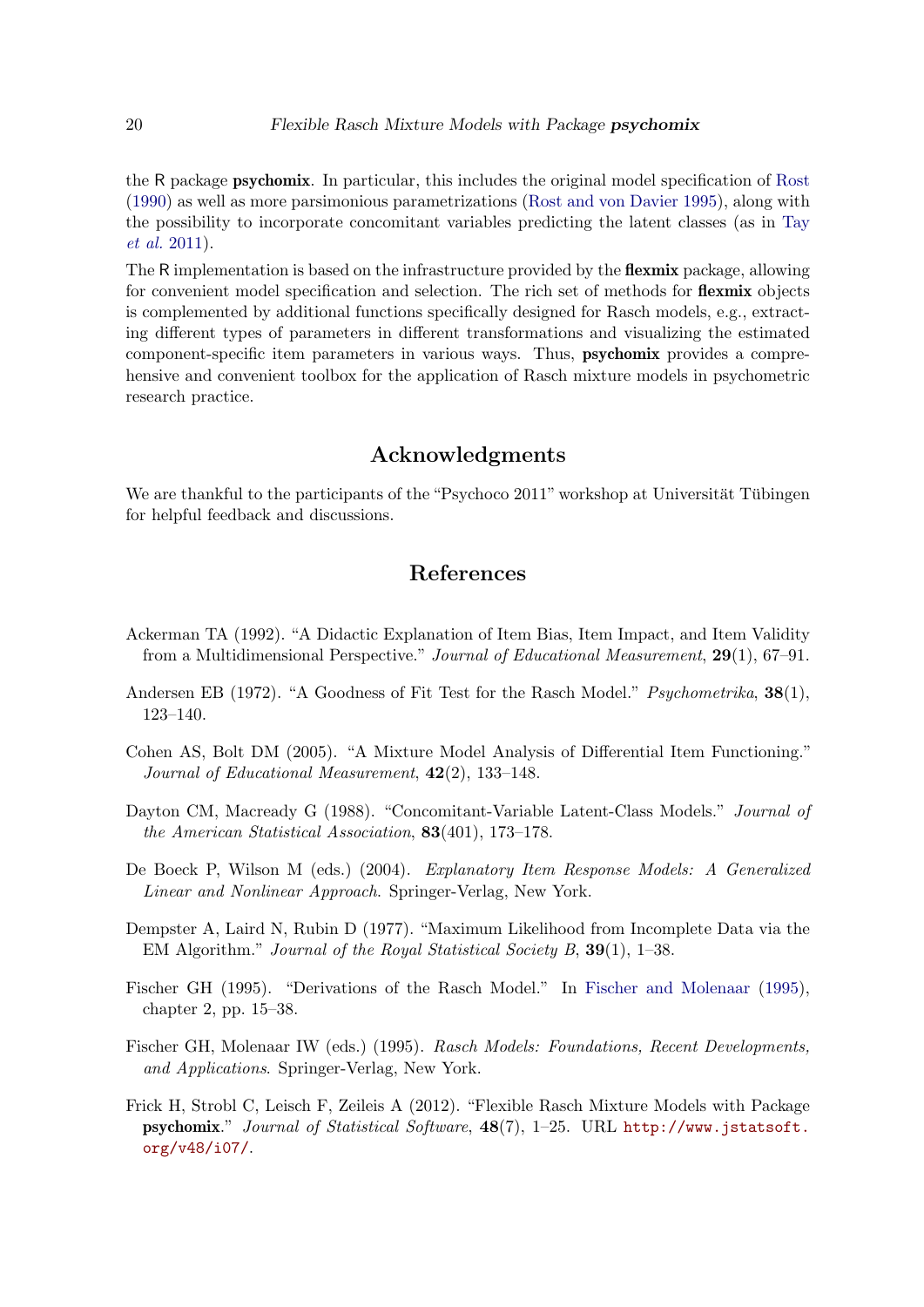- <span id="page-20-1"></span>Glas CAW, Verhelst ND (1995). "Testing the Rasch Model." In [Fischer and Molenaar](#page-19-8) [\(1995\)](#page-19-8), chapter 5, pp. 69–95.
- <span id="page-20-8"></span>Grün B, Leisch F (2008). "FlexMix Version 2: Finite Mixtures with Concomitant Variables and Varying and Constant Parameters." *Journal of Statistical Software*, 28(4), 1–35. URL <http://www.jstatsoft.org/v28/i04/>.
- <span id="page-20-7"></span>Leisch F (2004). "FlexMix: A General Framework for Finite Mixture Models and Latent Class Regression in R." *Journal of Statistical Software*, 11(8), 1–18. URL [http://www.](http://www.jstatsoft.org/v11/i08/) [jstatsoft.org/v11/i08/](http://www.jstatsoft.org/v11/i08/).
- <span id="page-20-10"></span>Mair P, Hatzinger R (2007). "Extended Rasch Modeling: The **eRm** Package for the Application of IRT Models in R." *Journal of Statistical Software*, 20(9), 1–20. URL <http://www.jstatsoft.org/v20/i09/>.
- <span id="page-20-12"></span>Molenaar IW (1995a). "Estimation of Item Parameters." In [Fischer and Molenaar](#page-19-8) [\(1995\)](#page-19-8), chapter 3, pp. 39–51.
- <span id="page-20-11"></span>Molenaar IW (1995b). "Some Background for Item Response Theory and the Rasch Model." In [Fischer and Molenaar](#page-19-8) [\(1995\)](#page-19-8), chapter 1, pp. 3–14.
- <span id="page-20-0"></span>Rasch G (1960). *Probabilistic Models for Some Intelligence and Attainment Tests*. The University of Chicago Press.
- <span id="page-20-6"></span>R Development Core Team (2011). R*: A Language and Environment for Statistical Computing*. R Foundation for Statistical Computing, Vienna, Austria. ISBN 3-900051-07-0, URL [http:](http://www.R-project.org/) [//www.R-project.org/](http://www.R-project.org/).
- <span id="page-20-5"></span>Rijmen F, De Boeck P (2005). "A Relationship Between a Between-Item Multidimensional IRT Model and the Mixture Rasch Model." *Psychometrika*, 70(3), 481–496.
- <span id="page-20-9"></span>Rizopoulos D (2006). "ltm: An R Package for Latent Variable Modeling and Item Response Theory Analyses." *Journal of Statistical Software*, 17(5), 1–25. URL [http:](http://www.jstatsoft.org/v17/i05/) [//www.jstatsoft.org/v17/i05/](http://www.jstatsoft.org/v17/i05/).
- <span id="page-20-3"></span>Rost J (1990). "Rasch Models in Latent Classes: An Integration of Two Approaches to Item Analysis." *Applied Psychological Measurement*, 14(3), 271–282.
- <span id="page-20-13"></span>Rost J, von Davier M (1995). "Mixture Distribution Rasch Models." In [Fischer and Molenaar](#page-19-8) [\(1995\)](#page-19-8), chapter 14, pp. 257–268.
- <span id="page-20-14"></span>Smits DJM, De Boeck P, Vansteelandt K (2004). "The Inhibition of Verbally Aggressive Behaviour." *European Journal of Personality*, 18(7), 537–555.
- <span id="page-20-2"></span>Strobl C, Kopf J, Zeileis A (2011). "A New Method for Detecting Differential Item Functioning in the Rasch Model." *Working Paper 2011-01*, Working Papers in Economics and Statistics, Research Platform Empirical and Experimental Economics, Universität Innsbruck. URL <http://EconPapers.RePEc.org/RePEc:inn:wpaper:2011-01>.
- <span id="page-20-4"></span>Tay L, Newman DA, Vermunt JK (2011). "Using Mixed-Measurement Item Response Theory with Covariates (MM-IRT-C) to Ascertain Observed and Unobserved Measurement Equivalence." *Organizational Research Methods*, 14(1), 147–176.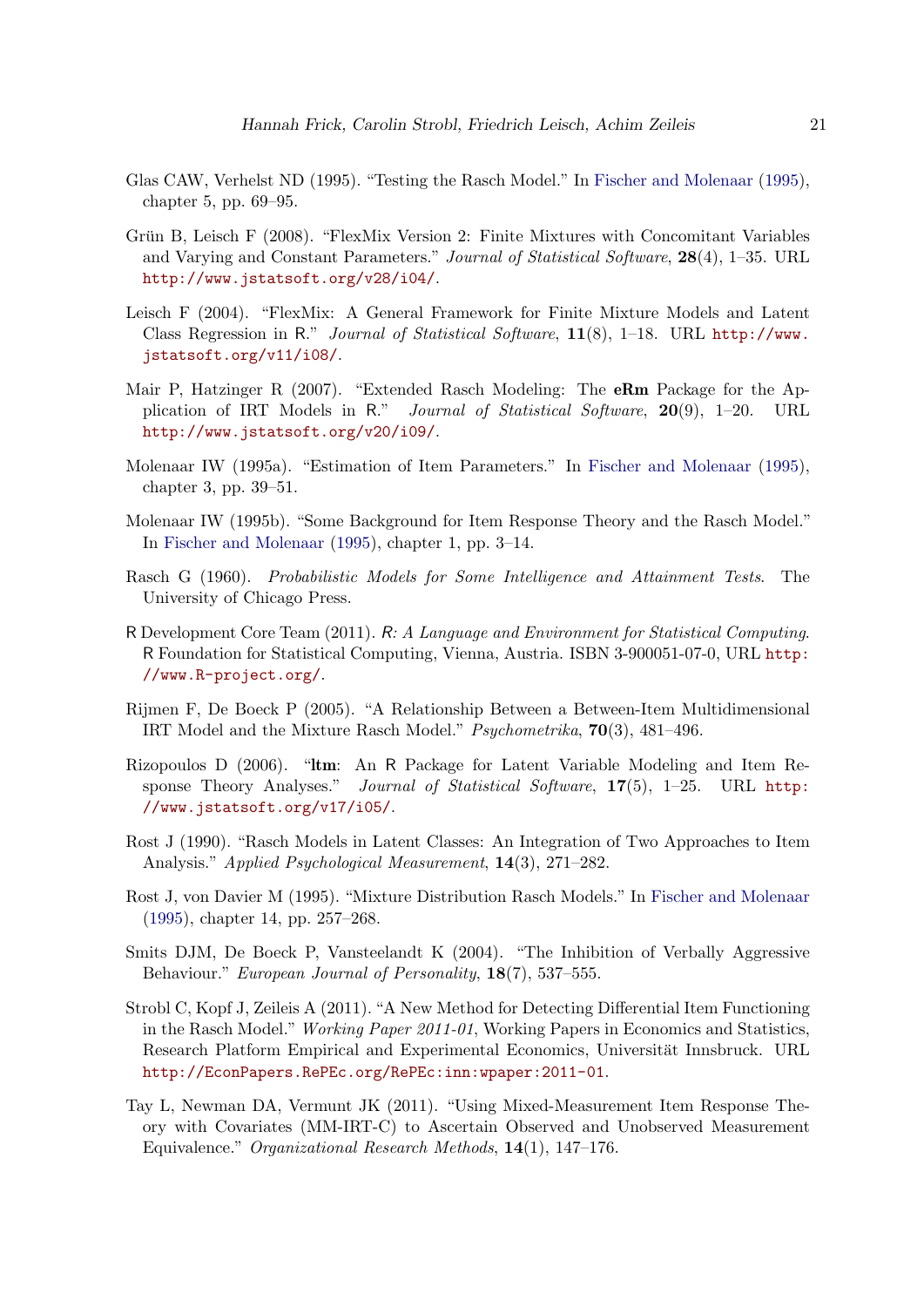- <span id="page-21-0"></span>Van den Noortgate W, De Boeck P (2005). "Assessing and Explaining Differential Item Functioning Using Logistic Mixed Models." *Journal of Educational and Behavioral Statistics*, 30(4), 443–464.
- <span id="page-21-1"></span>Zeileis A, Strobl C, Wickelmaier F (2011). psychotools*: Infrastructure for Psychometric Modeling*. R package version 0.1-1, URL [http://CRAN.R-project.org/package=](http://CRAN.R-project.org/package=psychotools) [psychotools](http://CRAN.R-project.org/package=psychotools).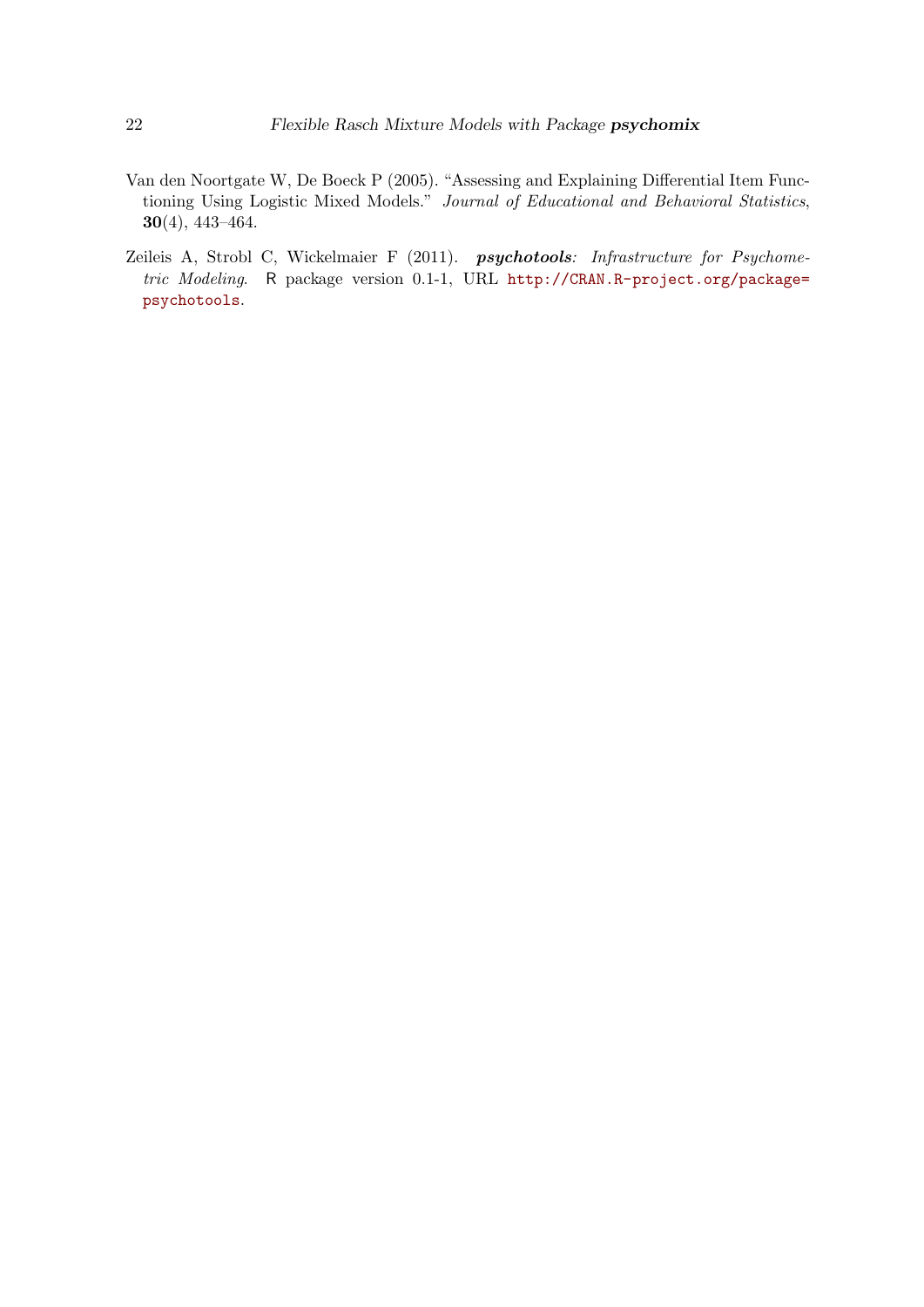### <span id="page-22-0"></span>A. Using the FLXMCrasch() driver directly with stepFlexmix()

The "FLXM" driver FLXMCrasch(), underlying the raschmix() function, can also be used directly with flexmix() or stepFlexmix(), respectively, via the model argument. To do so, essentially the same arguments as in raschmix() (see Section [3.1\)](#page-6-1) can be used, however, they need to be arranged somewhat differently. The formula just specifies the item responses, while the concomitant variables need to be passed to the concomitant argument in a suitable "FLXP" driver (see Grün and Leisch 2008). Also some arguments, such as the scores distribution have to be specified in the FLXMCrasch() driver for the model argument. As an example, consider replication of the cm2 model fit on the artificial data from Section [3.3:](#page-8-0)

```
R> set.seed(4)
R> fcm2 <- stepFlexmix(resp ~ 1, data = d, k = 1:3,
+ model = FLXMCrasch(scores = "meanvar"),
     + concomitant = FLXPmultinom(~ x1 + x2))
```
Thus, there is some more flexibility but somewhat less convenience when using flexmix() or stepFlexmix() directly as opposed through the raschmix() interface. This is also reflected in the objects returned which are of class "flexmix" or "stepFlexmix", not class "raschmix" or "stepRaschmix", respectively. Thus, only the generic functions for those objects apply and not the additional ones specific to Rasch mixture models. In various cases, the methods are inherited or reused from **flexmix** and thus behave identically, e.g., for  $BIC()$  or  $getModel()$ .

*R> rbind(cm2 = BIC(cm2), fcm2 = BIC(fcm2))*

1 2 3 cm2 21055 17776 17866 fcm2 21055 17776 17866

```
R> fcm2b <- getModel(fcm2, which = "BIC")
```
For other methods, such as parameters(), the methods in psychomix offer more convenience. For example, the concomitant model coefficients can be accessed in the same way

```
R> cbind(parameters(cm2b, which = "concomitant"),
+ parameters(fcm2b, which = "concomitant"))
          1 2 1 2
(Intercept) 0 -0.45751 0 -0.45751
x1 0 0.91233 0 0.91233
x2 0 -0.02908 0 -0.02908
```
while the item and score parameters cannot be accessed separately (as it is possible for "raschmix" objects). They can only be accessed jointly as the "model" parameters. The method for "raschmix" objects also excludes non-identified or aliased parameters, e.g., the parameter for the achor item.

*R> parameters(fcm2b, which = "model")*